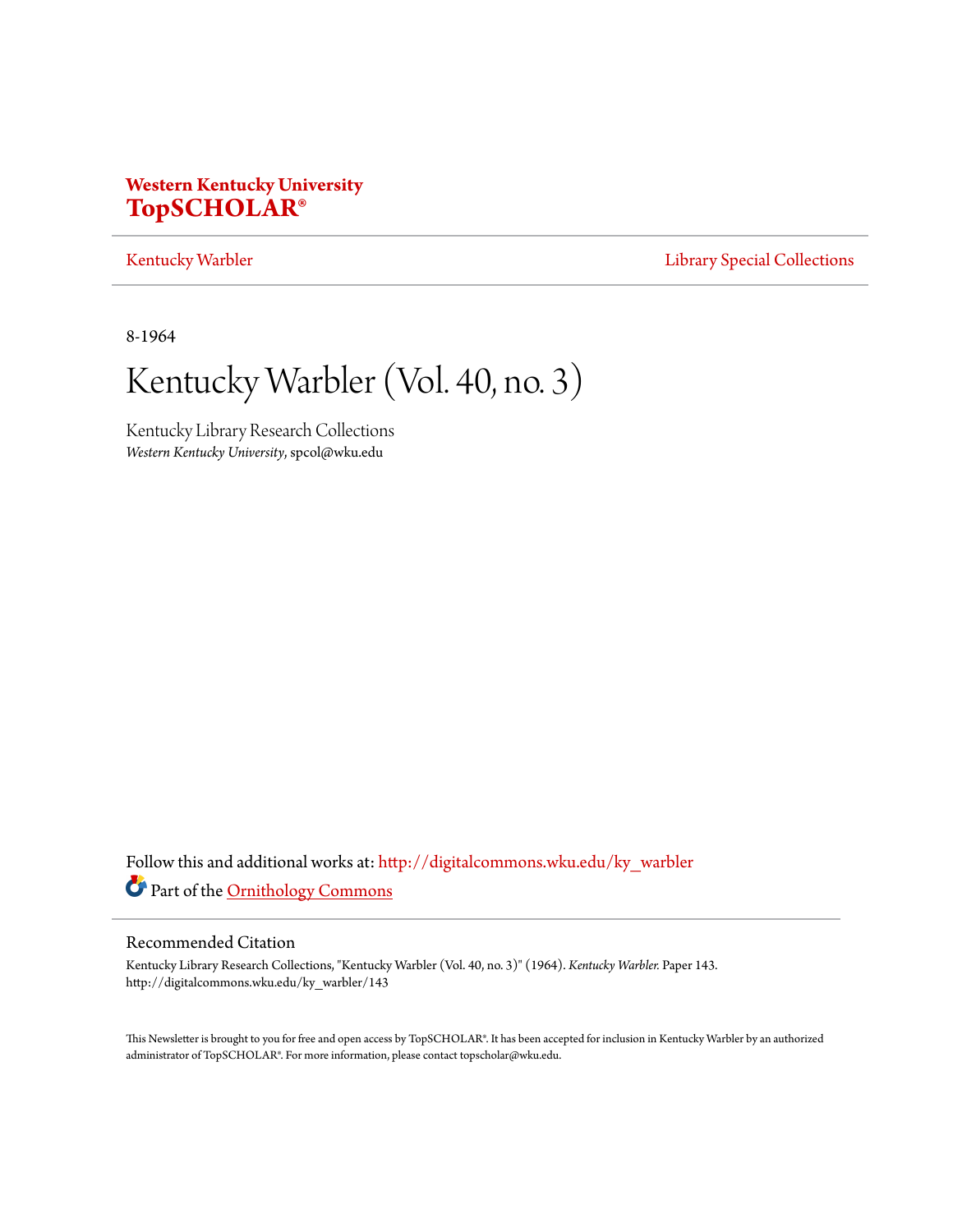# The Kentucky Warbler

(Published by the Kentucky Ornithological Society)

# Vol. XL **August, 1964** No. 3



Henslow's Bunting—Plate 70 of John James Audubon's Birds of America

# IN THIS ISSUE

| ECOLOGICAL. NOTES ON HENSLOW'S SPARROWS NEAR LOUISVILLE                                                                          |
|----------------------------------------------------------------------------------------------------------------------------------|
| NOTES ON THE LONG-EARED OWL IN FRANKLIN COUNTY, Howard<br>P. Jones $\ldots$ $41$                                                 |
| 1964 BIG SPRING LISTS: Kentucky Woodlands, Madisonville, Henderson,<br>Bowling Green, Mammoth Cave National Park, Louisville  42 |
| ARTICLES OF INCORPORATION AND BY-LAWS OF THE KENTUCKY                                                                            |
|                                                                                                                                  |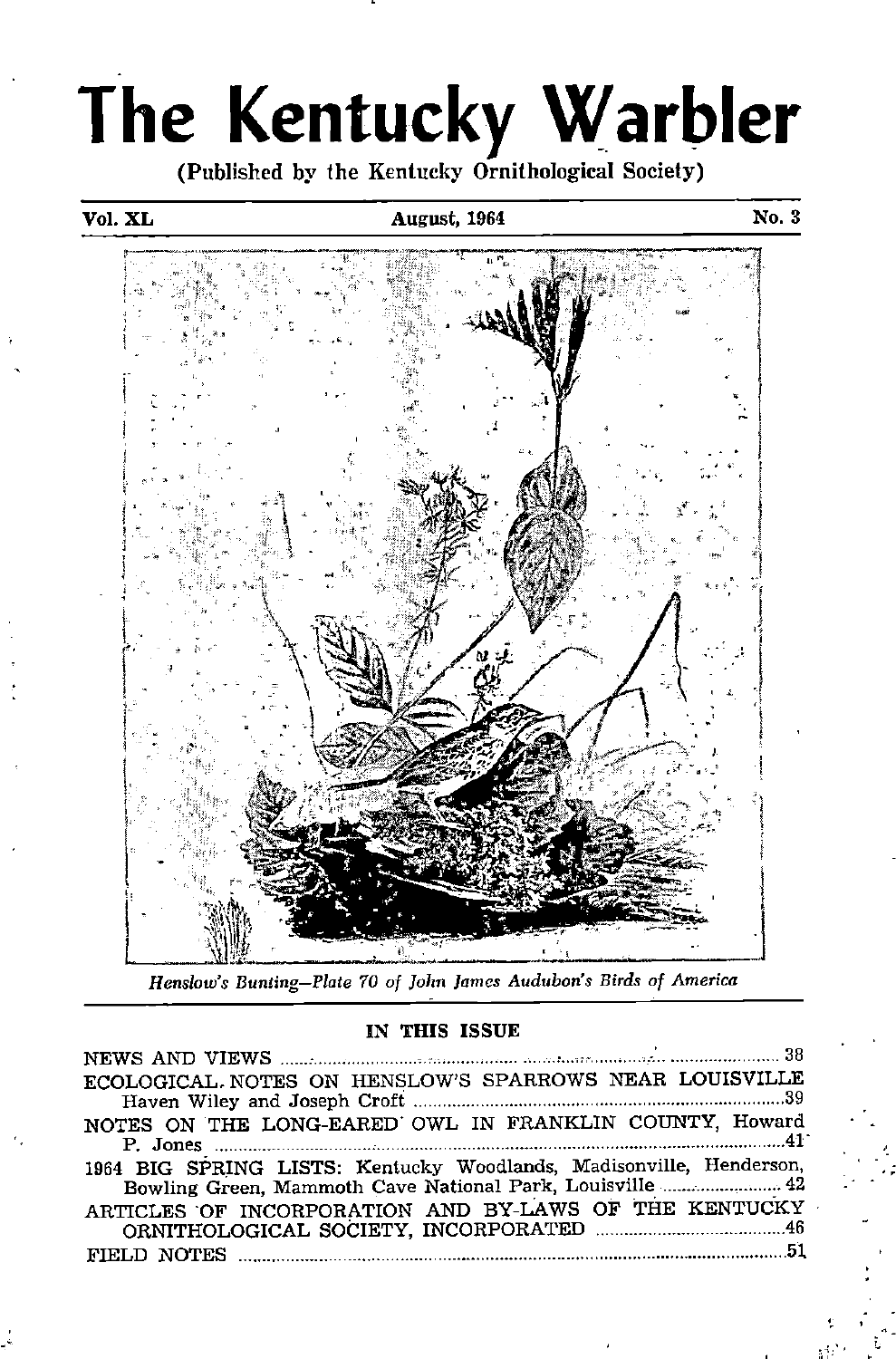# THE KENTUCKY ORNITHOLOGICAL SOCIETY

|             | (Founded in 1923 by B. C. Bacon, L. Otley Pindar, and Gordon Wilson) |
|-------------|----------------------------------------------------------------------|
|             |                                                                      |
|             |                                                                      |
|             | Corr. Sec.-Treasurer  Mrs. James Gillenwater, Glasgow                |
|             |                                                                      |
| Councilors: |                                                                      |
|             |                                                                      |
|             |                                                                      |
|             |                                                                      |
|             |                                                                      |
|             |                                                                      |
|             |                                                                      |
|             |                                                                      |
|             |                                                                      |

# THE KENTUCKY WARBLER

Organ of the Kentucky Ornithological Society. Published quarterly in February, May, August, and November. The KENTUCKY WARBLER is sent to all members not in arrears for dues. Membership dues are: Active or Regular, \$3.00; Contributing, \$5.00; Student, \$2.00; Corresponding, \$2.50; Life, \$50.00. All articles and communications should be address ed to the editor. Subscriptions, memberships, and requests for back issues should be sent to the treasurer.

Editor Anne L. (Mrs. F. W.) Stamm, 9101 Spokane Way, -Louisville 40222

# Editorial Advisory Board

Roger W. Barbour **Harvey B. Lovell**<br>Leonard C. Brecher **Herbert E. Shad** 

 $\mathcal{L}_{\mathcal{A}}$ 

Leonard C. Brecher Herbert E. Shadowen<br>
Joseph E. Croft Herbert E. Shadowen Gordon Wilson

# NEWS AND VIEWS

# HENSLOW'S SPARROW AS SEEN BY JOHN JAMES AUDUBON

The cover picture is a photograph of the Henslow's Bunting (Henslow's Sparrow) as drawn by John James Audubon in his Birds of America (folio). Vol. 1, PI. 70, 1829, and represents the bird he obtained in northern Kentucky in 1820. Because the original edition of his Ornitho logical Biography is not readily available, it might be well to include (Continued on page 56)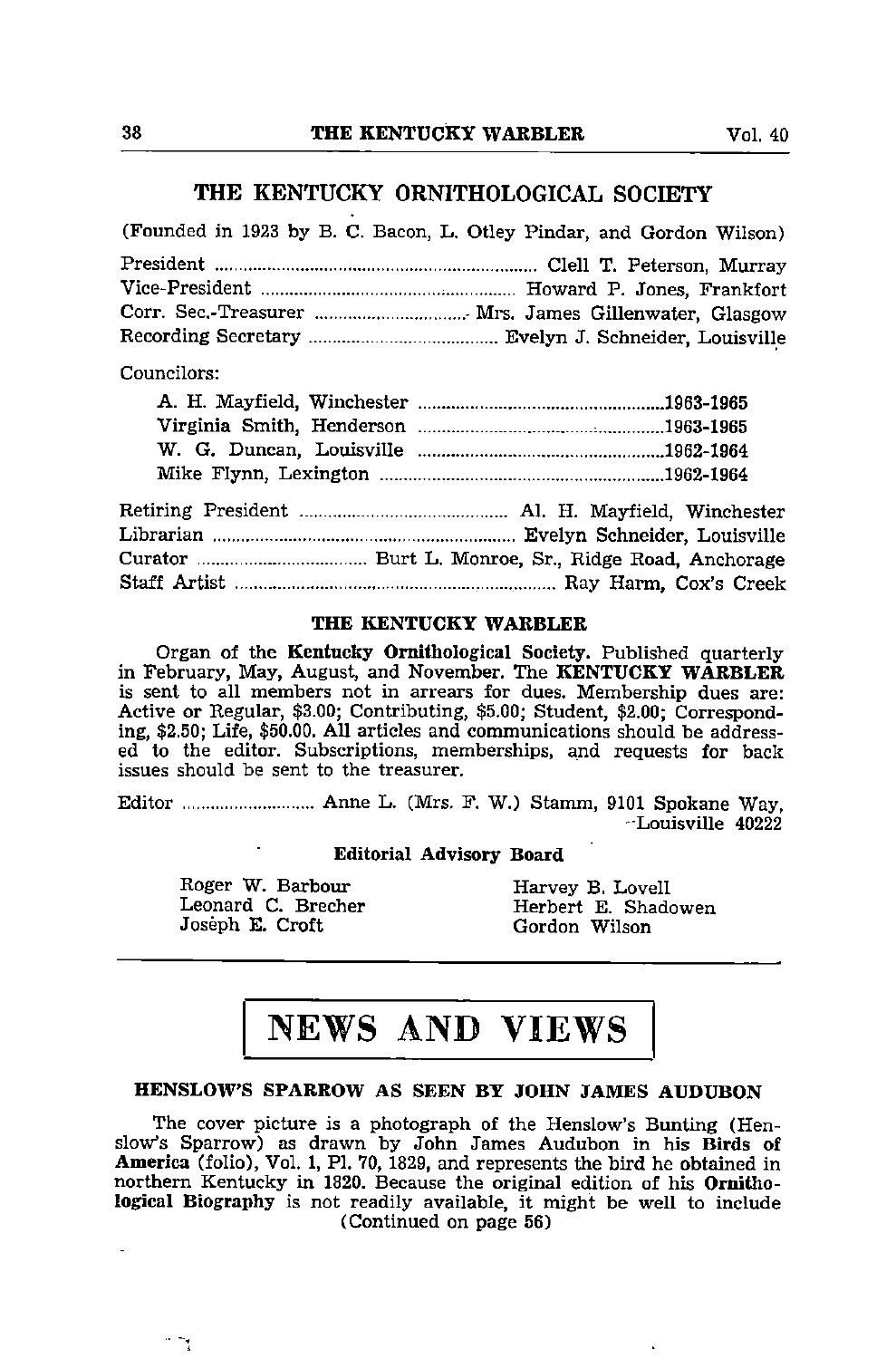# ECOLOGICAL NOTES ON HENSLOW'S SPARROWS NEAR LOUISVILLE

## HAVEN WILEY AND JOSEPH CROFT

During the summer of 1963 unusually large numbers of Henslow's Sparrows (Passerherbulus henslowii) were found in Jefferson and Oldham Counties by us and in Meade County by William Rowe. The Jefferson and Oldham County colonies were discovered on July 13, and the largest, which was in Jefferson County, was visited the following day in order to trap and band the sparrows. In addition, the Jefferson County sites were censused more accurately on July 18 by Wiley. The Meade County birds were discovered in mid-July by Rowe, and the colony was subsequently visited by the authors and Rowe on July 21 and censused by Rowe on July 28.

The habitat frequented by singing Henslow's Sparrows was somewhat variable. Two fields in Jefferson County (both at the intersection of Chamberlain Lane and Brownsboro Road near Sleepy Hollow — 4 and 5 singing birds respectively) were entirely orchard grass (Dactylis glomerata), which by mid-July had been harvested for the tall seed-stalks. The third in Jefferson County (on Chamberlain Lane north of Wolf Pen Branch Road—7 singing birds) was almost an equal mixture of orchard grass and clover (Trifolium sp.) with scattered patches of much taller Queen Anne's Lace (Daucus Carota). In Oldham County one field (about one mile north-west of La Grange—4 singing birds) had a thick, low mat ting of grass and short weeds which was covered in turn with much Queen Anne's Lace and tall, white field daisies (Chrysanthemum Leucanthemum), while the second field (in upland about a mile west of the Sleepy Hollow bridge  $-6$  singing birds) was an uneven weed field with occasional small bushes and many waist-high weeds projecting. In Meade County (several fields off Ky. Route 333 in south-east Meade County north of Big Spring), Rowe found this species in a similar assort ment of habitats, from almost entirely orchard grass, to orchard grass mixed with taller field daisies and other plants, to predominantly taller plants.

The Henslow's Sparrow seemed to require for habitat (1) a thick ground cover of grass, weeds or clover and (2) tall stalks of weeds or flowers projecting two or three feet above this ground cover. Orchard grass, before the seed stalks are harvested, may fill both requirements. Tall stalks may be needed by the sparrows for singing posts, since the tops of tall weeds and the flower-heads of field daisies and Queen Anne's Lace were favorite singing sites. The birds were also heard singing in the grass, although infrequently. Indeed, on July 14 when almost an entire afternoon was spent in one field in Jefferson County (the third listed above), the singing birds were invariably heard from the tops of weed stalks projecting above the thick grass and clover. When the orchard grass seed stalks are harvested, the thick ground covering which could hide the nest is left intact, but the stalks used for singing perches are cut. In such harvested fields, the sparrows were seen singing from the tops of the sheaves of drying stalks or, when these were removed, from the highest vantage left them in the grass. None was ever seen singing from a fence or a fence-post.

The Grasshopper Sparrow (Ammodramus savannarum) habitat preference seems to differ from the Henslow's Sparrow preference in the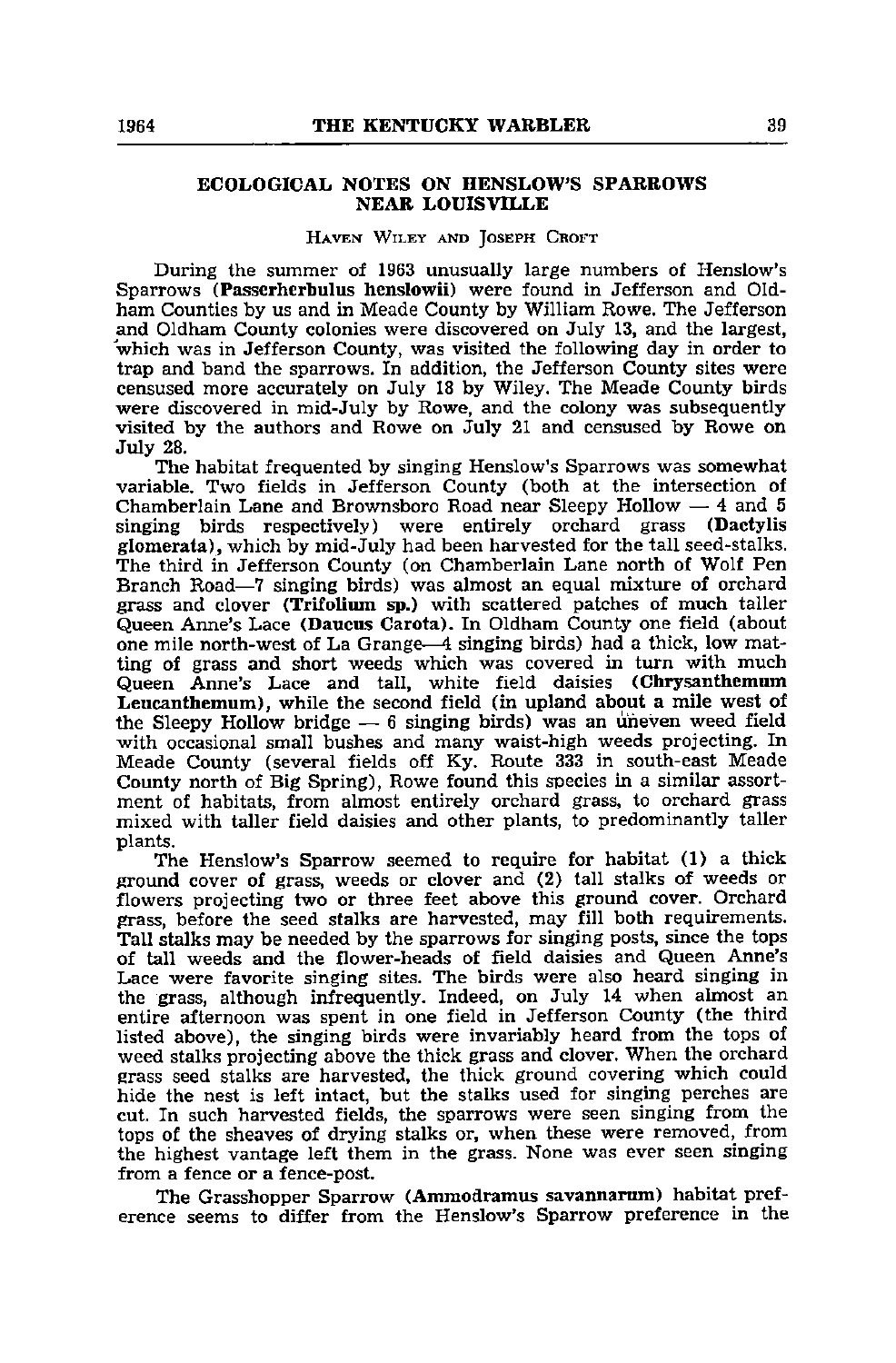second requirement above. The former species often inhabits grass or clover fields with many fewer or no projecting tall plants, although fields with scattered to thick stands of Queen Anne's Lace, tall field daisies and weeds are used. The only Henslow's locality which had habitat apparently never frequented by the Grasshopper in this area was the old field of thick weeds with occasional bushes found above Sleepy Hol low in Oldham County. Henslow's Sparrows had been in this field in a previous year, 1960. Tentative conclusions then are (1) the two species of sparrow both need the thick ground mat of grass or clover, but  $(2)^{n}$ the Henslow's prefers more tall plants while the Grasshopper often requires fewer or none. The Grasshopper Sparrow in clover fields regular ly sings close to the ground from tops of clover stalks and everywhere frequently from fences and fence-posts.

Density of Henslow's Sparrows in a field was difficult to assess. The only practical means was to estimate the approximate distance between singing males. A.S. Hyde (1939. The life history of Henslow's Sparrow. Misc. Publ. Univ. of Mich. Museum of Zoology, no. 41, pp. 44-5) indicates that this species is at least loosely territorial and' probably monogamous. On July <sup>14</sup> when an entire afternoon was spent in one field banding the sparrows, the singing birds did appear territorial. By dragging a rope between us a sparrow was repeatedly chased from its singing perch to a specific limit beyond which it would not go and where it always flew back over the rope. Also, birds were seen singing from the same perch on a number of separate occasions. So, on this evidence territoriality was assumed for the purpose of censusing, and the approxi mate distance between neighboring singing birds was estimated by pacing.

In the field in which sparrows were banded (the third listed at the beginning of the article), the distance between singing birds was ap parently 200 to 300 feet (7 singing birds located); in the first two fields listed the distance was usually greater, 300 to 400 feet (4 singing birds located). At the time of censusing, however, these latter, entirely orchard grass fields had been harvested, which may have caused some birds originally present to leave. The singing Henslow's were also relatively close at the second Oldham County field listed above (6 singing birds). The Grasshopper Sparrow seems always to space itself at least as far apart as the 300-400 foot maximum distance of the Henslow's. Also the least number of Henslow's Sparrows heard in any continuous area of occupied habitat was four singing birds, while the Grasshopper was often heard singly or at least widely separated. Tentative conclusions are (1) Henslow's Sparrows are rarely found alone or widely separated from neighboring birds of the same species, (2) 200 to 300 feet may be a typical average distance between singing birds in mixed orchard grass habitat, (3) the Grasshopper Sparrow, although individuals are more widely separated, is more regular in available habitat. The Henslow's Sparrow is a well-known colonial nester.

The Henslow's Sparrows were usually in the same fields in which Grasshopper Sparrows, Dickcissels (Spiza americana) and Short-billed Marsh Wrens (Cistothorus platensis) were found. At the Meade County locality wrens and Dickcissels were the most common associates of the Henslow's Sparrows, while in Jefferson County wrens and Grasshopper Sparrows were more common. In Oldham County, though, none of these three species was observed at the Henslow's Sparrow localities. Instead,

ŀ.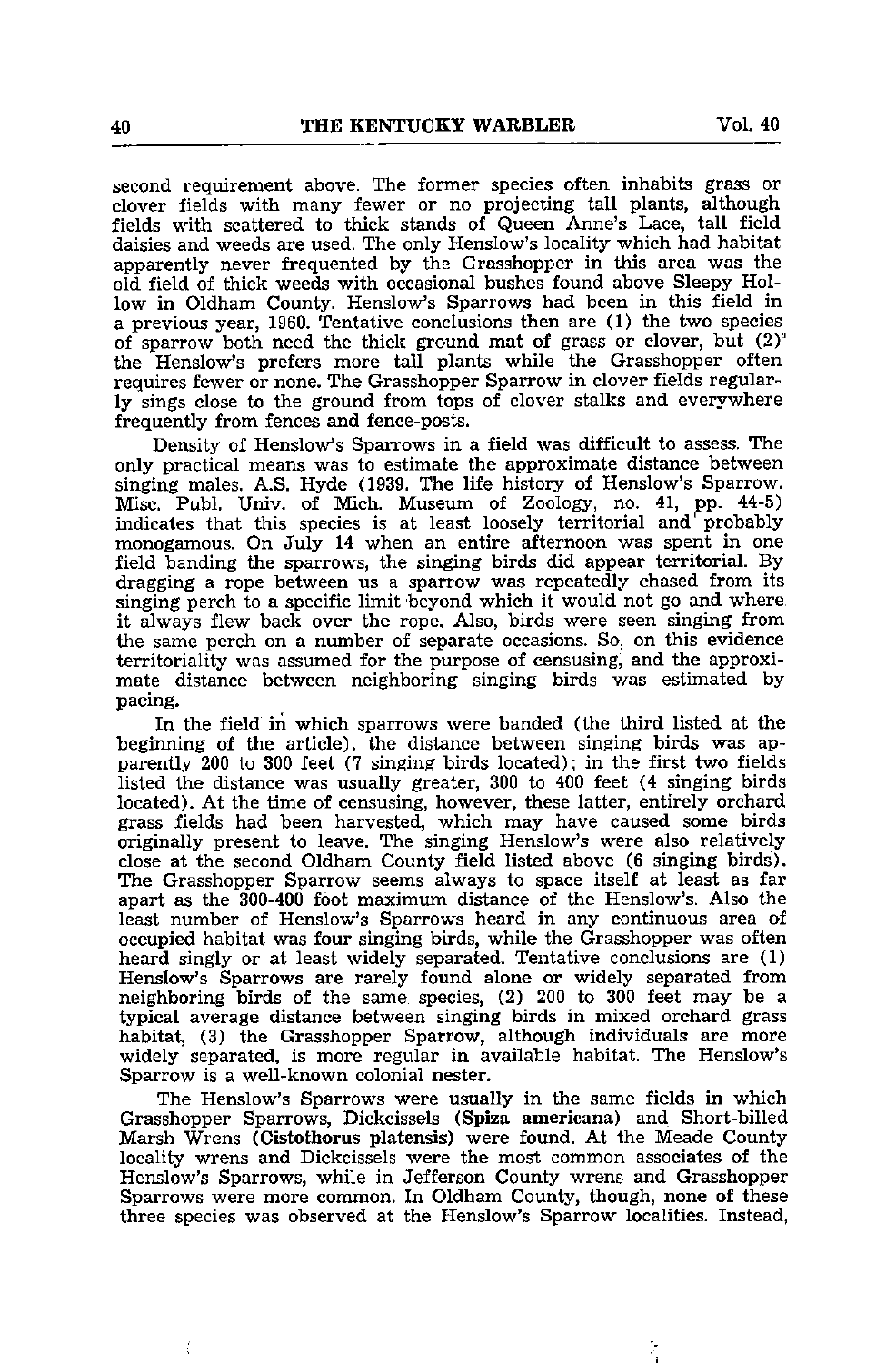in the locality above Sleepy Hollow, Field Sparrows (Spizella pusilla) and Yellowthroats (Geothlypis trichas) were found. Both in Meade County and in Jefferson County the Grasshopper Sparrow seemed in close contact with the Henslow's and often sang within a couple hundred feet of the latter birds. The relationships between these two species need to be explored further — particularly the extent to which their territories overlap and the possibility of competition between the two species for territories, singing perches and habitat. At the third Jefferson County field listed above there is a possibility that the Grasshopper Sparrows never actually sang within the area occupied by the singing Henslow's; however, this is not certain, and the large ranges of the individual Grass hopper Sparrows added confusion.

On July 14 at this third Jefferson County field we undertook to capture sparrows for banding. The only effective nets used were placed in an 80-foot line in the middle of the large field, and sparrows were chased into the nets by dragging a rope through the field. Eight times sparrows escaped, but three birds were caught for banding. The data on these follow:

|          |                                    |         |            | Wing Length Amount |          |
|----------|------------------------------------|---------|------------|--------------------|----------|
| Band No. | Species                            | Age Sex | (chord)    | of Fat Tail length |          |
|          | 103-10257 Henslow's Sp. Ad. F.     |         | 49.1 mm.   | Moderate 44.8 mm.  |          |
|          | $103-10258$ Grasshopper Sp. Ad. F. |         | $50.2$ mm. | Little             | 34.6 mm. |
|          | 103-10259 Henslow's Sp. Ad. M.     |         | $52.8$ mm. | Little             | 43.6 mm. |

The female Grasshopper Sparrow was captured in the middle of the Henslow's Sparrow colony. All were in breeding condition, the females with brood patches and the male with a large cloacal protuberance. So, although no nest was found by us, the sparrows were breeding birds.

Henslow's Sparrows were found in the Louisville area as late as early September in 1963. Mrs. Frederick W. Stamm and Croft found four singing along Hall's Hill Road on September 2, and Croft and Rowe flushed one at the same place on September 7.

# NOTES ON THE LONG-EARED OWL IN FRANKLIN COUNTY

Howard P. Jones

Since there has been little published concerning the Long-eared Owl (Asio otus) in Kentucky, my four observations made in Franklin County may be of interest. Apparently this species will not be found often, for since 1957 I have on 37 different occasions (involving all months except June, July, and August) very carefully searched the specific areas these owls frequent, and have found them only four times.

On February 12, 1960, at about 11:00 a.m., I found four Long-eared Owls in a small dense thicket of red cedar (Juniperus virginiana). These were young cedars about 20 feet in height with their tops leaning together and intertwined. The owls were facing outward from dark recesses in the densest part of the thicket. On February 22, 1960, in the afternoon, I again returned and found three in the same location. On December 24, 1961, and December 30, 1962, I flushed single individuals from a dense mature stand of red cedars on another hillside some three miles from the first area. These owls flew from the densest part of the trees and alighted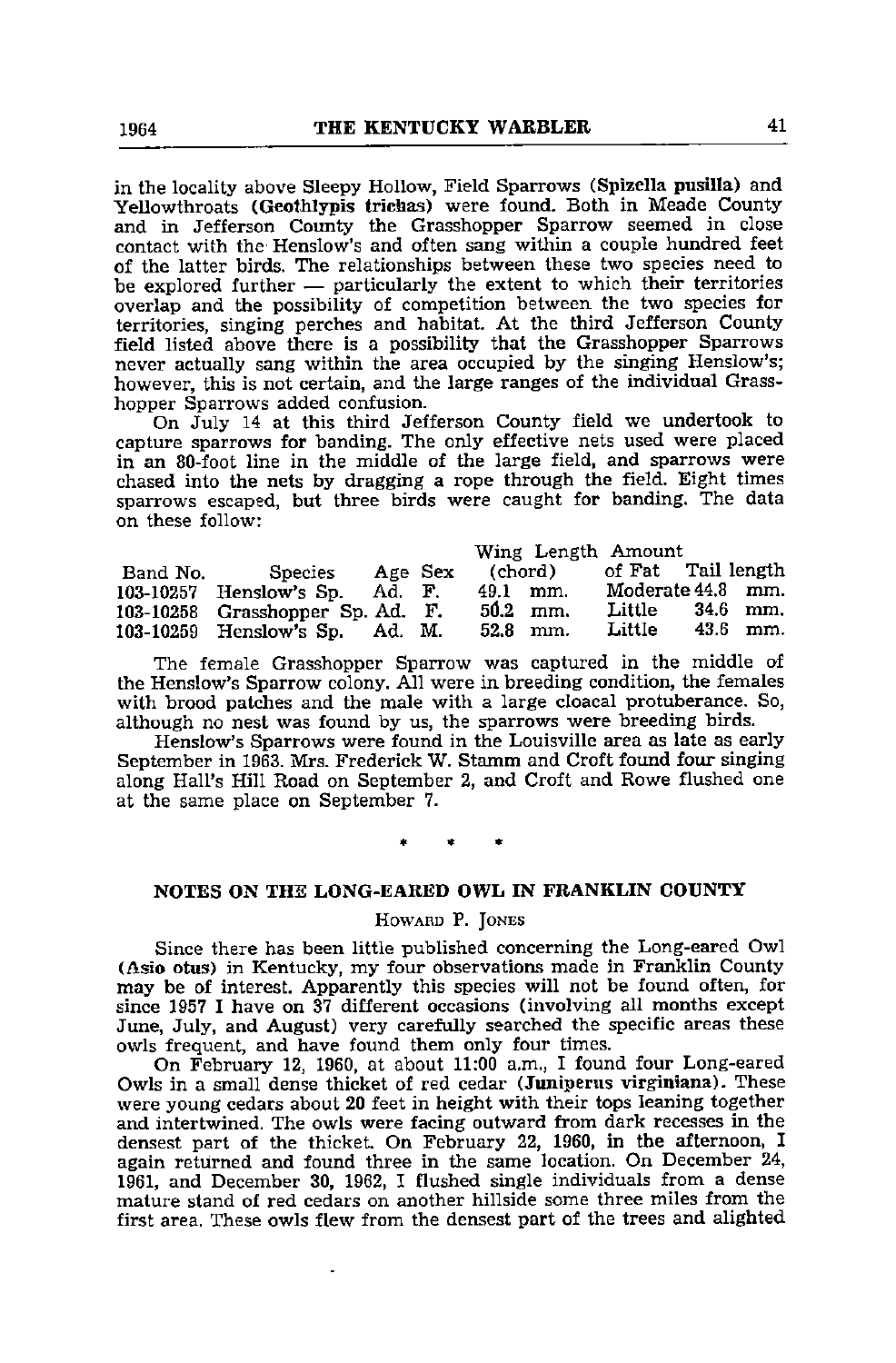in another cedar some one hundred feet away where they could be ob served. <sup>I</sup> have not found them close to the trunk of trees as others have described. This difference may be due to the fact that the densest portion of a cedar ordinarily is found out in the branches of the crown.

My best observation came on February 22, 1960, when I carefully viewed one individual from about 25 feet with 7X binoculars. This owl sat up quite straight and observed me just as carefully. It appeared generally smaller and slimmer than the Great Horned Owl (Bubo virginianus). There were pronunced ear tufts set rather close together. The breast was light with heavy brownish-gray streaks running lengthwise. Upper parts and sides were grayish-brown. The facial discs were rich reddish-brown. The eyes were quite yellow and the bill was black. In flight they were silent, appeared generally gray, and looked much larger. In leaving their perch there was a great fluttering about as they struck the cedar branches.

I have not heard any of these individuals sound any call or note. I have returned at night to the vicinity but have heard only the Great Horned Owl and the Screech Owl (Otus asio). Surprisingly, I could find no pellets on the ground under the thicket, although bird droppings were numerous. In the same thicket were found a Robin (Turdus migratorius), a Mockingbird (Mimas polyglottos), and a Myrtle Warbler (Dendroica coronata). The Myrtle Warbler was hopping from branch to branch only <sup>a</sup> few feet from one of the owls.

# 1964 BIG SPRING LISTS

WOODLANDS (Approximately same area as covered in other censuses).—^May 3; bright; no wind; temp. 65° to 80®. Many of the winter residents had already migrated. Only two species of ducks were recorded: Blue-winged Teal and Wood Duck. Warblers seemed to be in good numbers and 18 species were listed. Total, 83 species. Starred forms were found on April 25.—Mickey Buzzard, Willard Gray, James W. Hancock, Edwin Larson, Jr., Richard Larson, Clell Peterson (compiler).

MADISONVILLE (W. W. Hancock Farm, Brown Road, Elk Creek, Highway 892, four lakes at Madisonville, and one at Earlington).—May 1; 4:15 a.m. to 7:00 p.m. Clear; light S. W. wind; temp.  $55^{\circ}$  to  $77^{\circ}$ . Total miles, 68 (6 on foot, 62 by car). Total, 91 species.

The Bewick's Wren has shown a notable increase this spring while the House Wren appears to be less common.

Getting a big spring list in Hopkins County is much more difficult than it used to be. In part, this may be due to strip-mining, aerial spray ing of insecticides, and pollution.—James W. Hancock.

HENDERSON (Henderson County).—May 3; 6:00 a.m. to 6:00 p.m. Clear and warm. Ten observers. Some waterfowl remained in the area, thus increasing the count of species. Total, 135 species.—King Benson, Mrs. Lora Clark, Ray Harm, David Jenkins, J. W. Parker, Mrs. Ross Parsons, W. P. Rhoads (compiler), Virginia Smith, Mrs. Nat Stanley, Jr., Edna Vogel.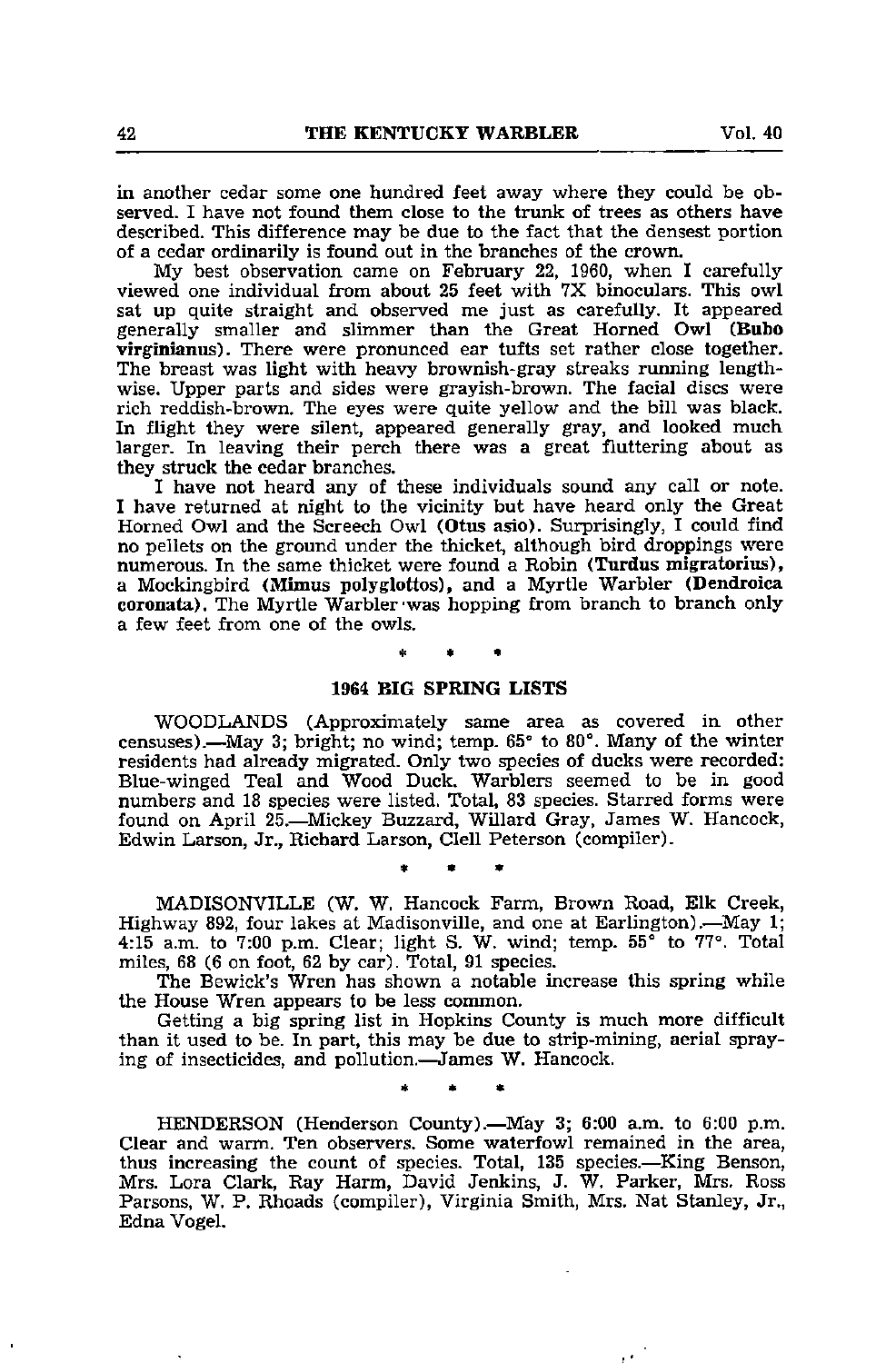BOWLING GREEN (Chaney Farm, McElroy's, Burton Memorial, Hadley, Grider's Limestone Lake, Mouth of Gasper area).—April 11-12; April 11, clear, warm; April 12, cloudy, rain. Some 50 K. O. S. members and guests were on one or more of the outings. Total, 112 species.—Gordon Wilson.

MAMMOTH CAVE NATIONAL PARK (Most of the park area covered).-May 3; all day. Eastern Bluebirds were nesting in a tree in the meadow at Great Onyx. Mrs. Altsheler found an American Red start's nest in a maple at the edge of the parking lot at the Ferry. Total, 97 species—this includes the birds observed by Mr. and Mrs. Yancey Altsheler, who spent the week-end at the park. We regret we did not have the assistance of Dr. Gordon Wilson this year.—Mrs. George Ellis, Jr., Mrs. James Gillenwater, George McKinley, Mrs. Mary Clyde Nuchols, Faye Starr, Russell Starr (compiler).

LOUISVILLE (Louisville and its environs, including the Ohio River, woodlands, meadows, and Caperton's Swamp),—May 3; 5:30 a.m. until dark. Total, 113 species. Temp, about 55° to 75°; clear most of the day. Most waterfowl had departed the area, thus lowering the count of species. Only the Mallard and Wood Duck were recorded. Warblers were few in numbers but the total of 23 species was good. Field birds were also low in numbers, particularly the Dickcissel and Bobolink. The best find of the day was the Evening Grosbeak.-Leonard C. Brecher, Floyd Carpenter, Mary Louise Daubard, Amy Deane, Paxton Gibbs, Mr. and Mrs. Boyd Hopkins, Mr. and Mrs. Charles Homer, Mrs. Harry Hummel, Dr. and Mrs. Harvey B. Lovell, Burt L. Monroe, Sr. (compiler), Mrs. H. V. Noland, Louis Pieper, Marie Pieper, Joe Proctor, Evelyn Schneider, Mr. and Mrs. F. P. Shannon, Mabel Slack, Mr. and Mrs. F. W. Stamm, Mrs. Charles Thacher, James Thomas, Mrs. Arthur Wicker, Raymond Zollner.— BECKHAM BIRD CLUB.

# BIG SPRING LISTS, 1964

W—Woodlands; M—Madisonville; H—Henderson; B—Bowling Green; MC—Mammoth Cave National Park; L—Louisville; \* after a letter recorded near count date.

Common Loon—M\* Gadwall—^H, B Horned Grebe—^B Green-winged Teal—B Great Blue Heron—H, B American Widgeon—<br>Green Heron—W, M, H, B, MC, L Shoveler—W\*, H, B Green Heron—W, M, H, B, MC, L Shoveler—W\*, H, B Black-crowned Night Heron—H, B, Wood Duck—W, Yellow-crowned Night Heron—L, Redhead—H, B Yellow-crowned Night Heron—L Redhead—H, B<br>
Least Bittern—H Ring-necked Duck—H, E Mallard H, B, L Canvasback—^B

Blue-winged Teal—W, M\*, H, B, L<br>American Widgeon—B Lesser Scaup—M, H, B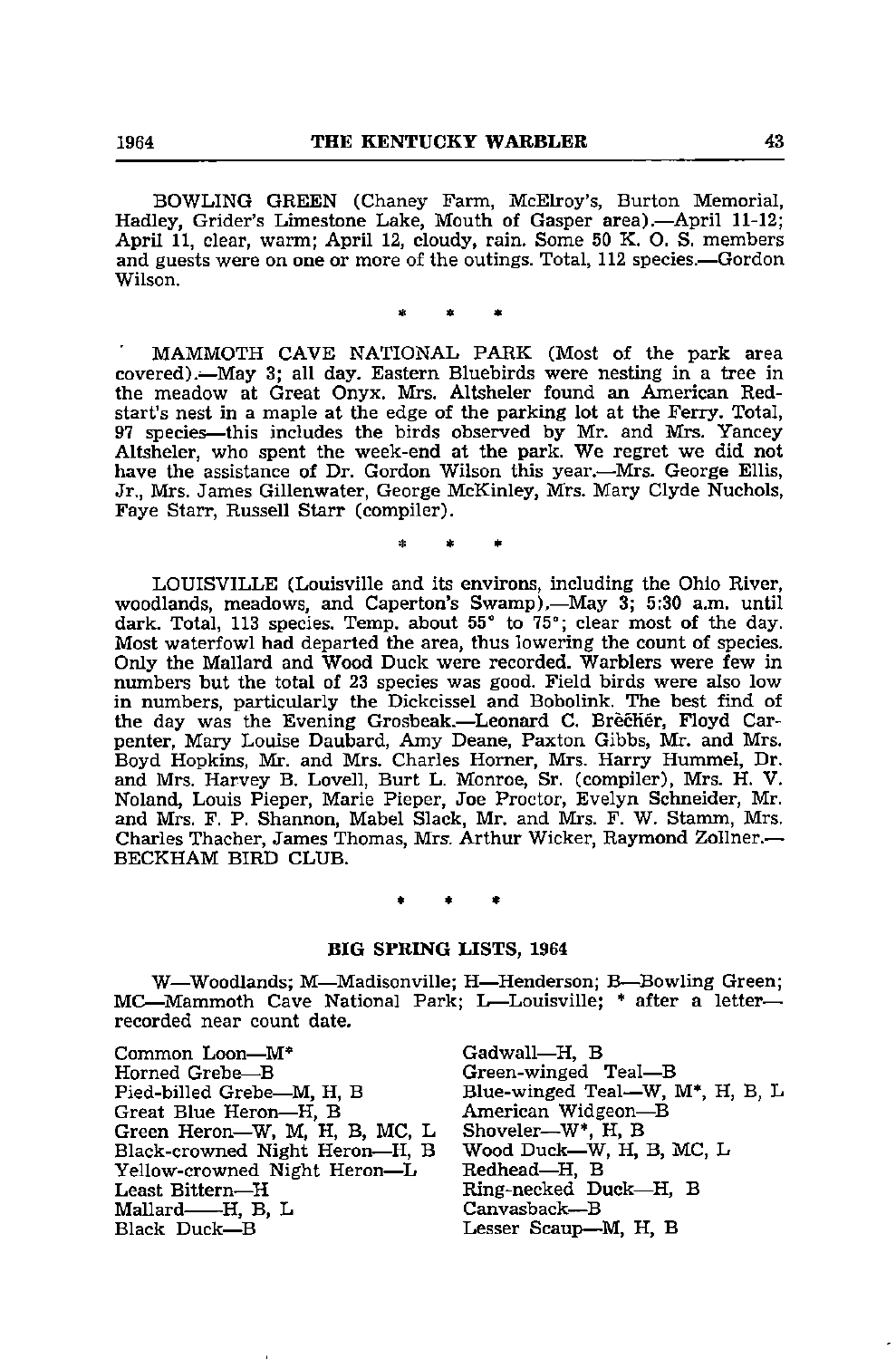Bufflehead—^B Oldsquaw—B Ruddy Duck—M, B Hooded Merganser—B Red-breasted Merganser—M, H Turkey Vulture—W, M, H, B, MC, L Black Vulture—H, B, MC, L Sharp-shinned Hawk—^H Cooper's Hawk—W<sup>\*</sup>, H, B, L Red-tailed Hawk—W, H, B, MC, L Red-shouldered Hawk—^W, H, B Broad-winged Hawk—B Rough-legged Hawk—B Marsh Hawk—^H, B Osprey—^M\*, B Sparrow Hawk—M\*, H, B, MC, L Bobwhite—W, M, H, B, L American Coot—W, M, H, B Killdeer-W, M, H, B, L American Woodcock—^M, H Common Snipe—^H, B Spotted Sandpiper—W, M, B Solitary Sandpiper—W\*, M, B, L Willet—H Greater Yellowlegs—^H, B Lesser Yellowlegs—^W, H, B Pectoral Sandpiper—^B Dowitcher—^H Stilt Sandpiper—^H Herring Gull— Ring-billed Gull—M, L Common Tern— Black Tern—^M\* Mourning Dove—^W, M, H, B, MC, L Yellow-billed Cuckoo—W, M, H, MC, L Black-billed Cuckoo—H, M\*, L Barn Owl—H Screech Owl—H Great Horned Owl—^H, B Barred Owl—W, H, L Chuck-will's-widow—^M, H Whip-poor-will—^M, H, MC, L Common Nighthawk—^M, H, MC, L Chimney Swift—W, M, H, B, MC, L Ruby-throated Hummingbird—^M, H, MC, L Belted Kingfisher—M\*, H, B, L Yellow-shafted FUcker—W, M, H, B, MC, L Pileated Woodpecker—^W, H, B, MC, L Red-bellied Woodpecker—W, M, H, B, MC, L Red-headed Woodpecker—^W\*, M, H, B, MC, L Yellow-bellied Sapsucker—H, B, MC Hairy Woodpecker—^M, H, B, MC, L Downy Woodpecker—W, M, H, B, MC, L Eastern Kingbird—W, M, H, MC, L Great Crested Flycatcher—W, M, H, MC, L Eastern Phoebe—W, M, H, B, MC, L Yellow-bellied Flycatcher—L Acadian Flycatcher—W, M, H, MC, L Traill's Flycatcher—H Least Flycatcher—M\*, H, MC Eastern Wood Pewee—W, M, H, MC, L Horned Lark—M, B, L Tree Swallow—^B Bank Swallow—^L Rough-winged SwaUow—H, B, MC, L Bam Swallow—W, M, H, B, MC, L Purple Martin—^M, H, B, L Blue Jay—W, M, H, B, MC, L Common Crow—^W, M, H, B, MC, L Carolina Chickadee—W, M, H, B, MC, L **Tufted** Titmouse—W, M, H, B, MC, L White-breasted Nuthatch—W, M, H, B, MC, L Red-breasted Nuthatch—B Brown Creeper—B House Wren—^M\*, H, L Winter Wren—^B Bewick's Wren—^W, M, H, B Carolina Wren—W, M, H, B, MC, L Mockingbird—W, M, H, B, MC, L Catbird—W, M, H, B, MC, L Brown Thrasher-W, M, H, B, MC, L Robin—W, M, H, B, MC, L Wood Thrush—W, M, H, MC, L Hermit Thrush—L Swainson's Thrush—W, M, H, MC, L Gray-cheeked Thrush—W, M, H, MC, L Veery— H, MC Eastern Bluebird—W, M, H, B.'MC, L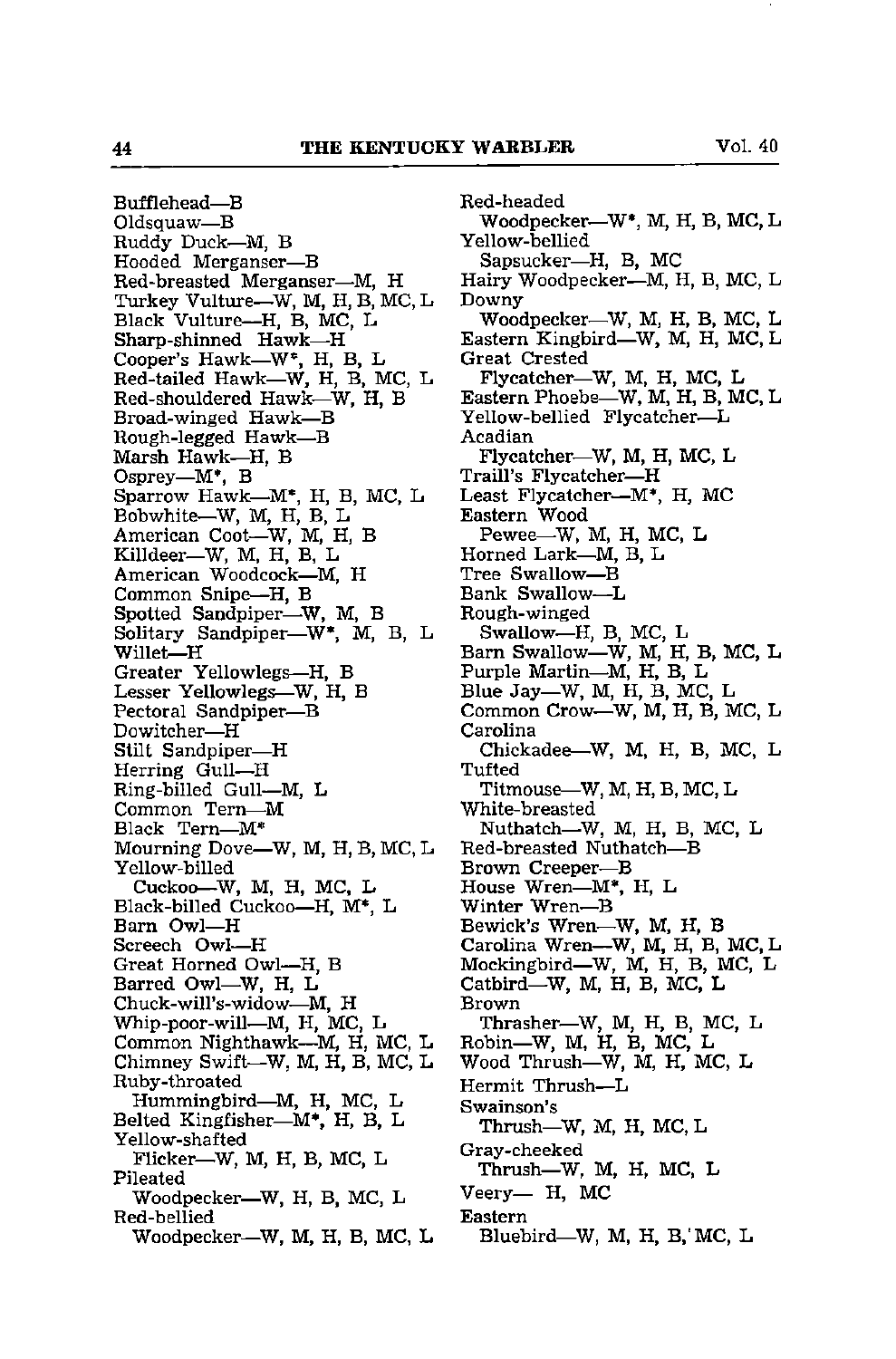Blue-gray Gnatcatcher—W, M, H, B, MC, L Golden-crowned Kinglet—B Ruby-crowned Kinglet—W Water Pipit—^B Cedar Waxwing—^M\*, H, MC, L Loggerhead Shrike—^H, B, L cStarling—W, M, H, B, MC, L White-eyed Vireo—W, M, H, B, MC, L Bell's Vireo—MC Yellow-throated Vireo—W, M, H, B, MC, L Red-eyed Vireo—W, M, H, B, MC, L Warbling Vireo-W, M, H, B, MC, L Black-and-white Warbler—W, H, B, MC, L Phrothonotary Warbler—W, M, H, B, MC, L Swainson's Warbler—^MC Worm-eating Warbler—W, H, MC Golden-winged Warbler—^MC Blue-winged Warbler—^W, MC, L Tennessee Warbler—W, M, H, MC, L Nashville Warbler—^M, H, L Parula Warbler—^H, MC Yellow Warbler—W, M\*, H, B, MC, L Magnolia Warbler—^M, L Cape May Warbler—^M\*, H, MC, L Black-throated Blue Warbler—MC Myrtle Warbler—W\*, M, H, B, MC, L Black-throated Green Warbler—W, H, B, MC, L Cerulean Warbler—W, M, H, B, MC, L Blackburnian Warbler—L Yellow-throated Warbler—W, M, H, B, MC, L Chestnut-sided Warbler—W, H, L Bay-breasted Warbler—M\*, H, L Blackpoll Warbler—W, M, MC Pine Warbler—^MC Prairie Warbler—W, M, MC, L Palm Warbler—W, M, MC, L Ovenbird—M\*, H, MC, L Northern Waterthrush—^M, H, MC, L Louisiana Waterthrush—W, M, H, B, MC, L Kentucky Warbler—W, M, H, MC, L Yellowthroat—W, M, H, B, MC, L Yellow-breasted Chat-W, M, H, MC, L Hooded Warbler-W, H, MC Wilson's Warbler—^M\*, MC Canada Warbler—M\*. H, MC American Redstart—H, MC House Sparrow—W, M, H, B, L Bobolink—H, L Eastern Meadowlark—^W, M, H, B, MC, L Redwinged Blackbird—W, M, H, B, MC, L Orchard Oriole—W, M, H, B, MC, L Baltimore Oriole—W\*, M\*, H, MC, L Rusty Blackbird—^B Common Grackle—W, M, H, B, MC, L Brown-headed Cowbird-W, M, H, B, MC, L Scarlet Tanger—W, M, H, MC, L Summer Tanager—W, M, H, MC, L Cardinal—W, M, H, B, MC, L  $Rose-breasted$   $\tau_{\text{max}}$ Grosbeak—W, M, H, MC, L Indigo Bunting—^W, M, H, B, MC, L Dickcissel—^M, H, L Evening Grosbeak—^L Purple Finch—^B, MC American Goldfinch—W, M, H, B, MC, L Rufous-sided Towhee—W, M, H, B, MC, L Savannah Sparrow—W, M, B, L Grasshopper Sparrow—^H, L Henslow's Sparrow—^L Vesper Sparrow—H, B Bachman's Sparrow—^B Slate-colored Junco—^B, MC Chipping Sparrow—W, M, H, B, MC, L Field Sparrow—W, M, H, B, MC, L White-crowned Sparrow—M, H, B, L , White-throated Sparrow—W\*, M, H, B, MC, L Fox Sparrow—H Swamp Sparrow—^M, B Song Sparrow—W, M, H, B, L Total Species on Counts ............184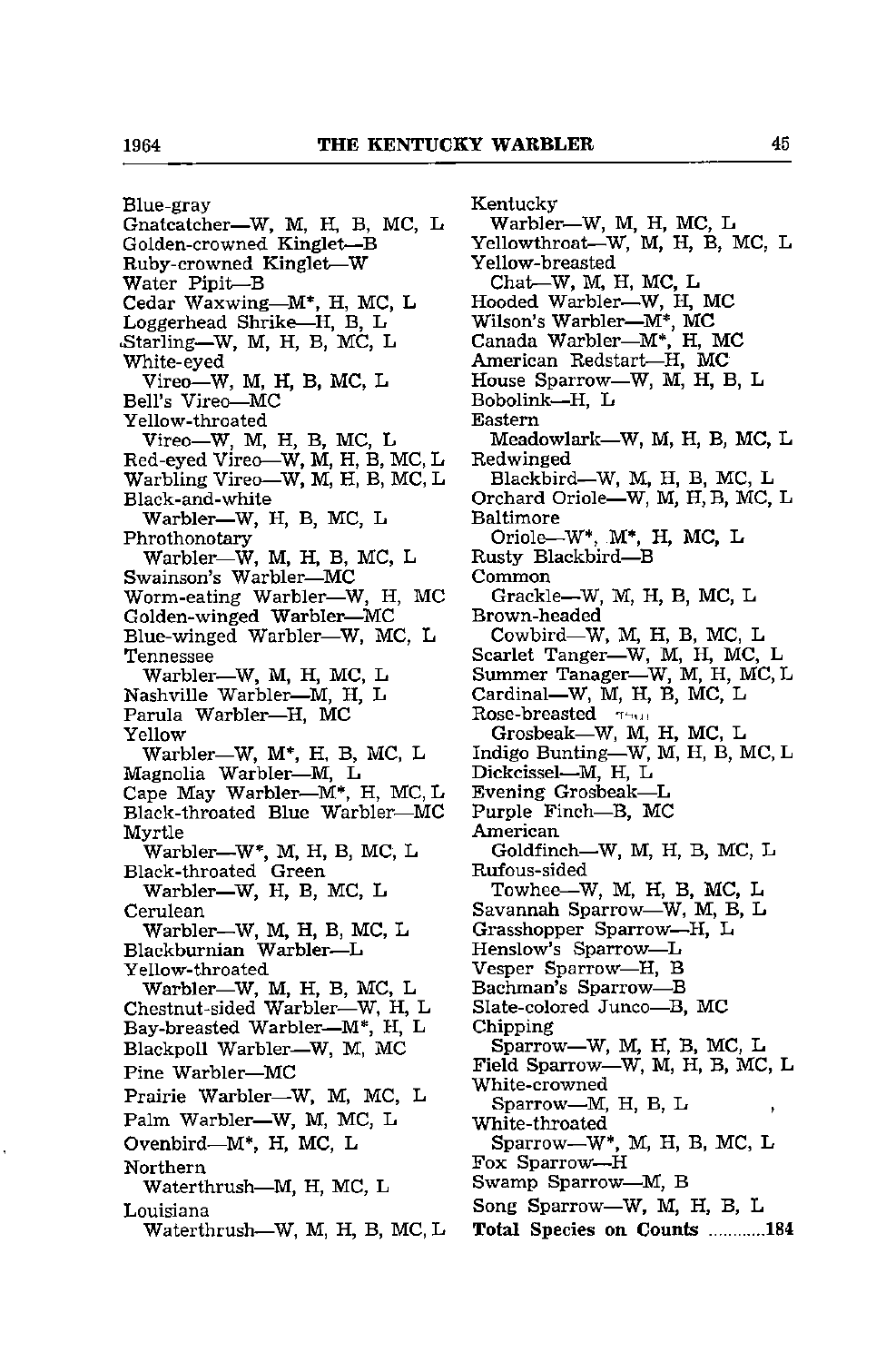# ARTICLES OF INCORPORATION OF THE KENTUCKY ORNITHOLOGICAL SOCIETY, INCORPORATED

We, the undersigned, our associates and successors, for the purpose of forming a corporation under and pursuant to an act of the General As sembly of the Commonwealth of Kentucky set out in Chapter 273 in the Revised Kentucky Statutes, certify as follows;

- 1. The name of the corporation is the KENTUCKY ORNITHO LOGICAL SOCIETY, INCORPORATED.
- 2. The location and principal office of the corporation and the place where its principal business is to be transacted is Louisville, Jef ferson County, Kentucky.
- 3. The purposes for which the corporation is formed are:
	- A. To promote interest in the science of ornithology and to further the knowledge of bird-life.
	- B. To furnish an opportunity for those interested in birds to meet and exchange ideas and to develop a bond of mutual interest.
	- C. To stand for the enactment and enforcement of wise and judicious laws for bird protection and the conservation of our natural resources.
	- D. To publish as funds become available the results of the studies of its members in ornithology and allied fields.
	- E. To further the interest of the public at large in birds by any other means advisable.
	- F. To buy, receive, and hold such property, real and personal, including corporate stock and other securities, whether ob tained by gift, purchase, devise, contract, lease, or otherwise, as may be necessary to carry on and promote the objects of the corporation; and to lease, mortgage, sell or otherwise dis pose of such property at pleasure, unless the property has been received as a gift or devise for some special purpose, and if so received, it shall be used for and applied to such purpose only.
- 4. A. The corporation may adopt by-laws and rules for its govern ment and operation, not inconsistent with law, as its directors or members may from time to time deem proper.
	- B. The corporation may have and possess generally all power incidental to its purpose herein set out and all such incidental powers as are permitted by the laws of the Commonwealth of Kentucky to corporations formed under the act referred to in the caption hereof.
- 5. The corporation shall have no capital stock, and no pecuniary profit shall be derived by it, its members, or directors.
- 6. The corporation shall begin its business when its certificate is issued by the Secretary of State of the Commonweath of Kentucky. The corporation shall have unlimited duration, unless dissolved by action of its members.
- 7. The affairs of the corporation shall be conducted and managed by a Board of Directors of such members and their numbers as may be provided in its by-laws, and by such officers as its by-laws may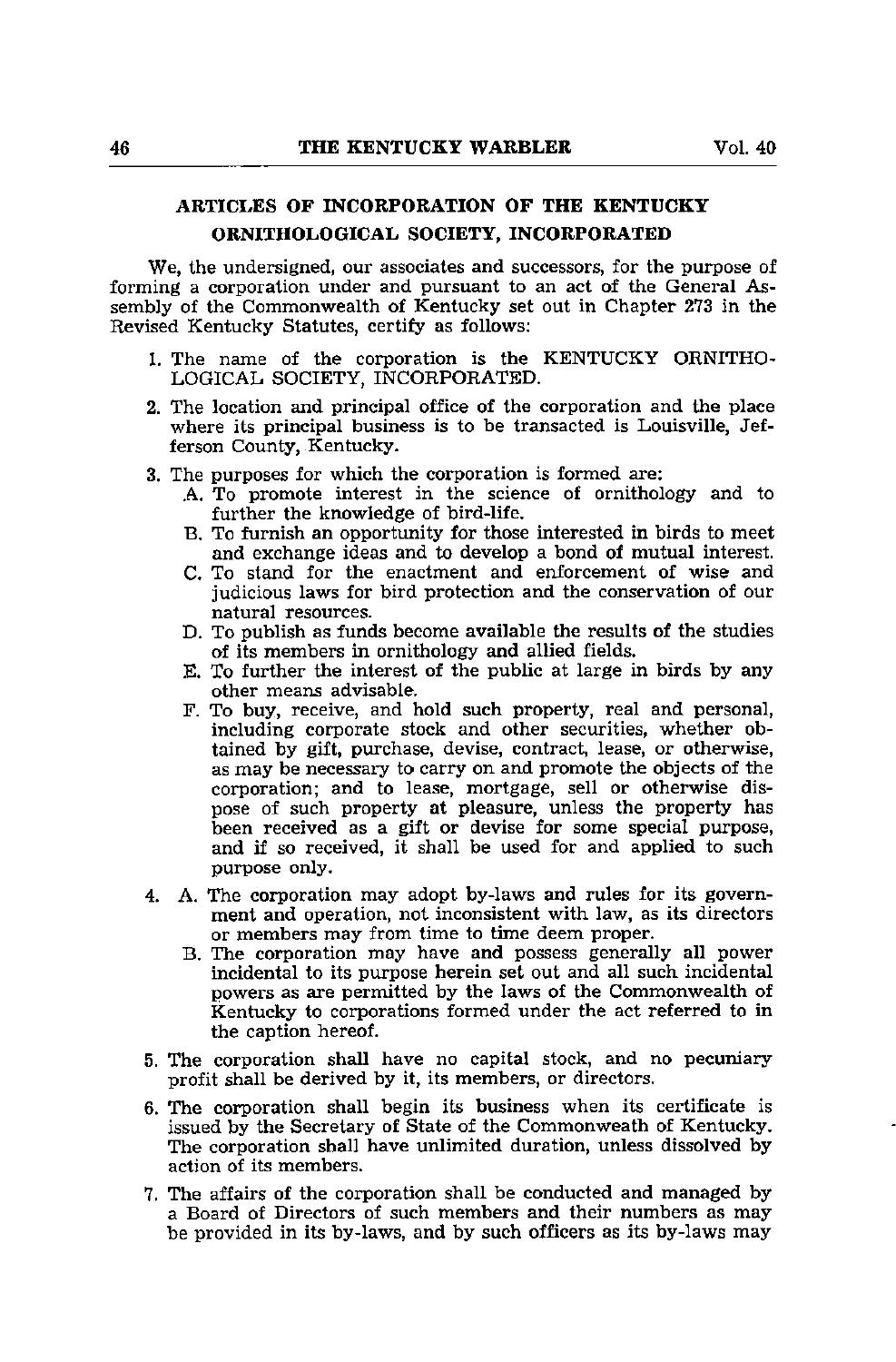provide, until their successors are elected and qualified. The incorporators shall serve as the Board of Directors until the succes sors are elected at the first annual meeting following the incorpora tion. The agent upon whom process may be served shall be Charles Strull, 318 Armory Place, Louisville, Kentucky.

8. The highest amount of indebtedness or liability which the corpora tion may at any time incur shall be Two Hundred Fifty Thousand and 00/100 Dollars (\$250,000.00). The private property of the directors, officers, and members is expressly exempt from the debts and liabilities of the corporation.

IN TESTIMONY WHEREOF, witness our signatures this 28th day of August, 1951. (Signed)

> Leonard C. Brecher, 1900 Spring Drive, Louisville, Ky. Helen Browning, 206 W. Oak St., Louisville, Ky. Harvey B. Lovell, 3011 Meade Ave., Louisville, Ky. Burt L. Monroe, Ridge Road, Anchorage, Ky. Evelyn J. Schneider, 2207 Alta Ave., Louisville, Ky. Charles Strull, 2100 Murray Ave., Louisville, Ky. Mrs. Charles Thacher, 2918 Brownsboro Rd., Louisville, Ky.

State of Kentucky State of Kentucky<br>County of Jefferson (SCT

I, the undersigned, a Notary Public in and for the State and County aforesaid, certify that the foregoing Articles of Incorporation were this day produced to me in said county and acknowledged-"by Leonard C. Brecher, Helen Browning, Harvey B. Lovell, Burt L. Monroe, Evelyn J. Schneider, Charles Strull, and Mrs. Charles Thacher, to be their act and deed.

WITNESS MY HAND AND SEAL this 28th day of August, 1951.

My commission expires June 9, 1952.

(SEAL)

ŧ

ì

Morris B. Levy Notary Public Jefferson County, Ky. ORIGINAL COPY Filed and recorded Sept. 21, 1951 Bk. 79-P. 59 George Glenn Hatcher Secretary of State of Kentucky Frankfort, Kentucky

Lodged by C. Strull and recorded 1951 SEP 24 P.M. 2:53 PAID Inc. Tax JAMES F. QUEENAN, JC.C. By H. Butler D. C. A.K.F.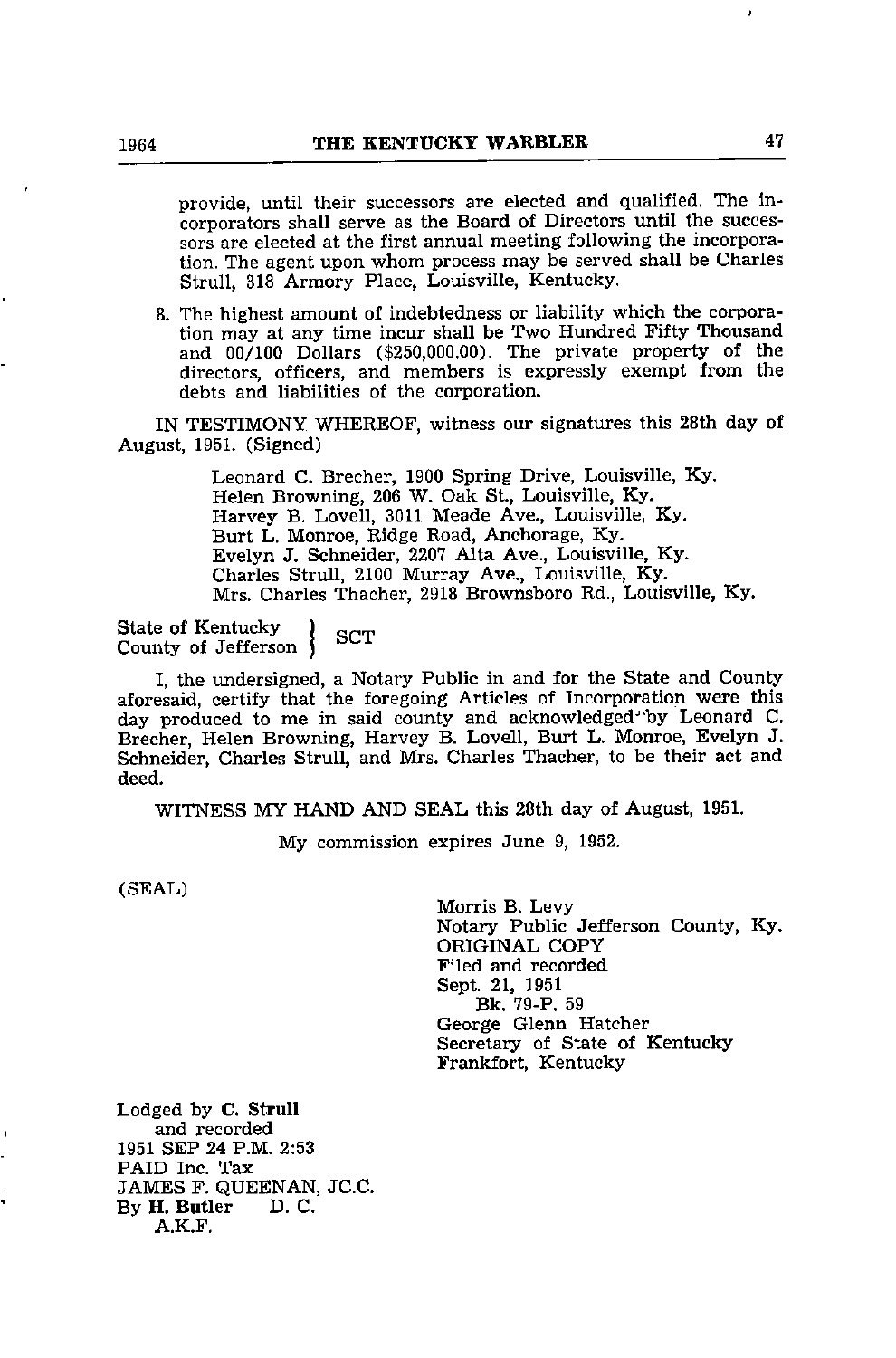# KENTUCKY ORNITHOLOGICAL SOCIETY, INC.

### BY-LAWS

### ARTICLE I - Membership

Section A. Membership in this society shall be open to all persons interested in any phase of bird life and shall consist of Active, Contribut ing, Life, Student, Corresponding, and Honorary Members.

Section B. Active Membership shall consist of those persons who pay the active membership fee, and who desire to cooperate in the work of the Society and wish to receive its publications.

Section C. Contributing Membership shall consist of those persons who pay the contributing membership fee. They shall be accorded all the privileges and duties of an Active Member.

Section D. Life Membership shall consist of those persons who pay the life membership fee. Life Members shall be accorded the privileges and duties of an Active Member.

Section E. Student Membership shall include bona fide full-time students of schools and colleges. Each student shall pay the student mem bership dues annually as long as he comes within this classification. He is entitled to all the privileges of Active Membership, but shall not be eligible for office...

Section F. Corresponding Membership shall consist of institutions subscribing to THE KENTUCKY WARBLER and those individuals residing outside Kentucky who wish to subscribe to THE KENTUCKY WAR BLER without having the status of Active Membership.

Section G. Honorary Membership shall consist of those persons who because of special merit have been elected to such status by the Board of Directors after recommendation by five (5) members.

# ARTICLE II - Dues

Section A. The annual dues for Active Membership shall be \$3.00, for Contributing Membership \$5.00, for Student Membership \$2.00, for Corresponding Membership \$2.50. ITie fee for Life Membership shall be \$50.00. The Board of Directors shall have the power to change dues of each class of membership if necessary.

Section B. Dues from Life Members shall be placed in a special fund at income. The Board of Directors may appropriate from that fund for each Life Member a siun to be used for current needs equivalent to the amount of dues paid by Active Members. The Board may pay the unused funds of <sup>a</sup> deceased member into the Endowment Fund.

Section C. Dues are payable for the fiscal year, which shall run from January first through December thirty-first.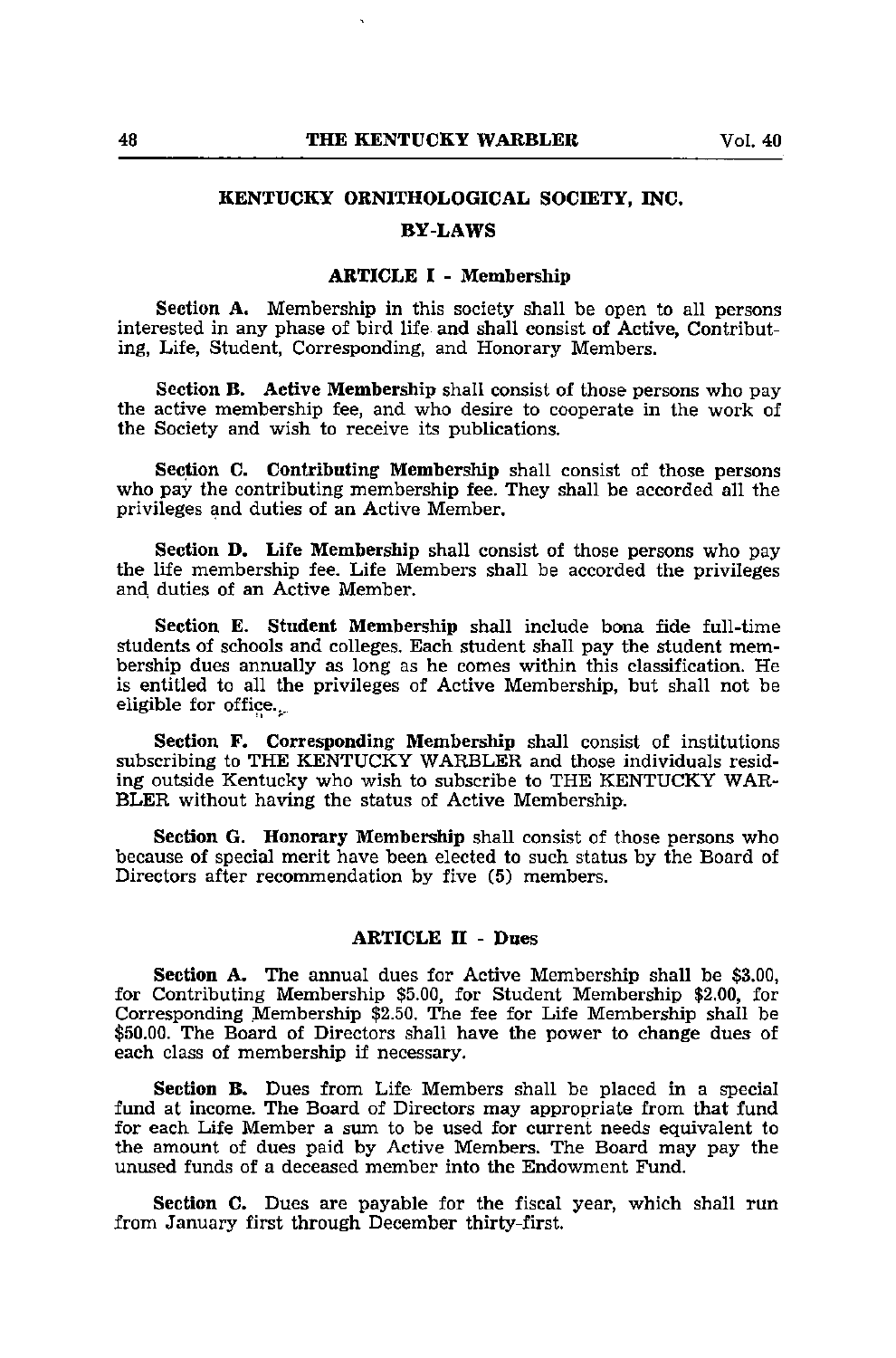### ARTICLE III - Government

Section A. The governing body of this corporation shall be a Board of Directors composed of nine persons. This Board shall consist of four officers: a President, a Vice-President, a Recording Secretary, and a Cor responding Secretary-Treasurer; four Councilors, two of whom shall be elected each year; and the immediate past President.

Section B. The President shall appoint a nominating committee who shall nominate one member for each of the offices and two members as Councilors. The committee shall make its report at the annual meeting of the Society in the fall, and shall place such names in nomination. Nomi nations for both Officers and Councilors may also be made from the floor by members present at the annual meeting. The four Officers and two Councilors shall be elected by ballot of the majority of the members present, provided that a quorum, as hereinafter defined, be present. All Officers and Councilors shall take office at the close of the meeting and shall remain in office until their successors are elected and qualified.

Section C. Officers shall be elected for one year, and they may be re-elected to the same office for not more than four successive terms. Councilors shall be elected for two years, and may be re-elected.

Section D. Vacancies occurring in any office shall be filled by the Board. Any person so selected shall act until the next annual meeting, at which time a person shall be elected to fill any unexpired term.

Section E. There shall be two appointive officers, an Editor and a Curator, who shall be appointed annually by the Board of Directors im mediately after the fall meeting. Either one or both appointees may be an elected Officer or <sup>a</sup> Councilor.

# ARTICLE IV - Duties of Officers

Section A. The Board of Directors shall have power to carry on any necessary business in the interim between meetings. It shall advise, assist, and cooperate with the various individual officers and committees in the performance of their duties. It shall make appointments to fill out the unexpired term of any office in which a vacancy occurs.

Section B. The duties of the officers shall be such as pertain to their respective offices in similar organizations. The President shall be chairman of the Board of Directors and shall appoint all committees.

Section C. The Vice-President shall perform the duties of the Presi dent in his absence.

Section D. The Recording Secretary shall record the proceedings of the Corporation and of its Board of Directors in books kept for that purpose, and shall have charge of the records of the Corporation.

Section E. The Corresponding Secretary-Treasurer shall conduct the correspondence of the Corporation and keep a record thereof; shall give notice of all meetings; shall take care of the accounts and funds of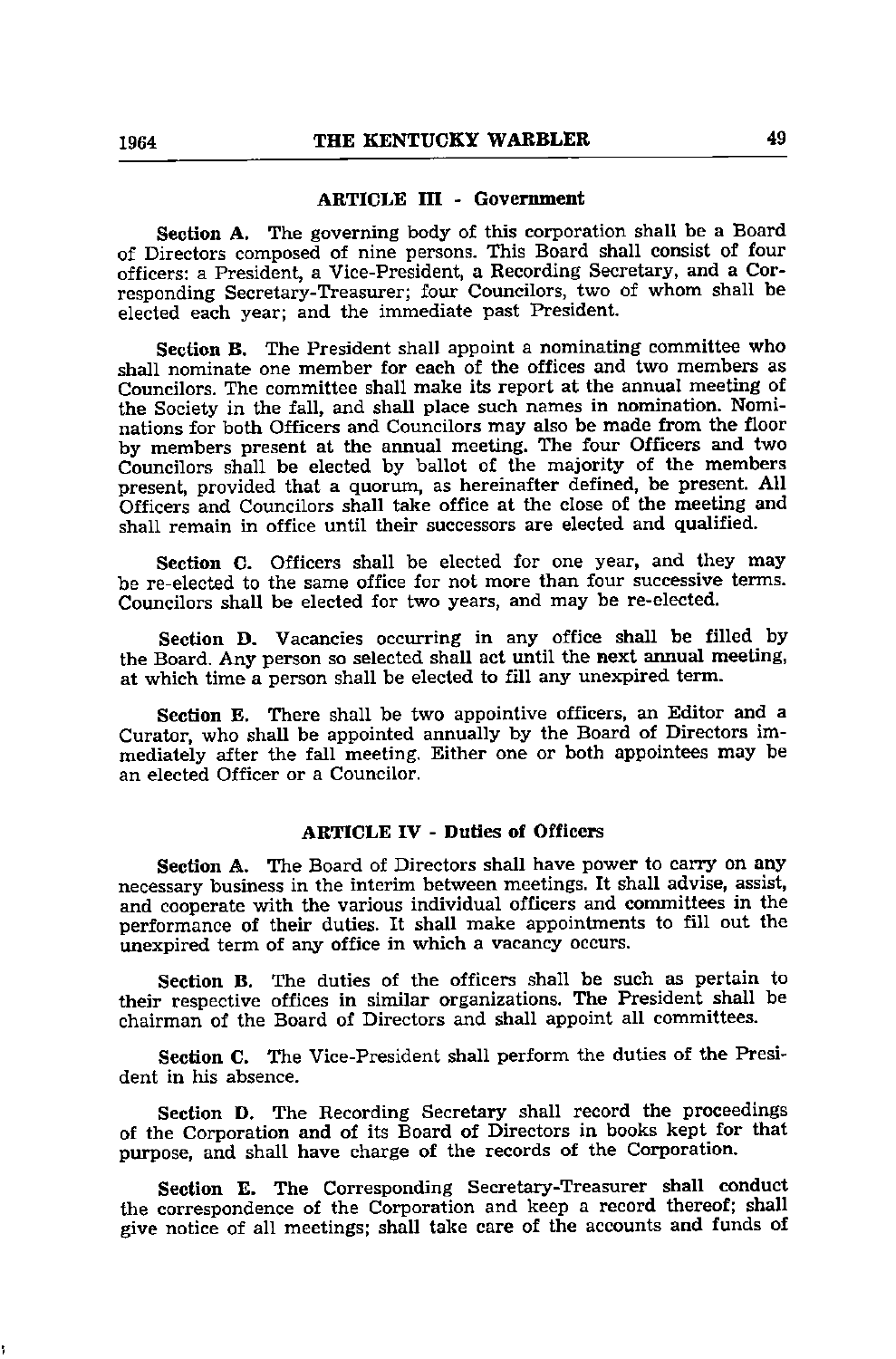the Corporation; shall pay from the funds of the Corporation all bills duly approved by the President or the Board of Directors; shall send bills for dues; shall collect all bills due the Corporation; and at the annual meeting shall furnish a statement of the financial condition of the Corp oration. The Treasurer shall not pay any sum greater than one hundred dollars for any one purpose, unless such expenditure has been approved by the Board of Directors.

Section F. The four Councilors, besides serving as members of the Board of Directors, shall act as advisors to the members of the Society, and shall not only endeavor to be familiar with the species of birds oc curring in their own section of the state, but shall also foster activities in their section.

Section G. The Editor shall edit four (4) seasonal issues of a journal to be know as THE KENTUCKY WARBLER. This journal shall be sent to all members in good standing.

Section H. The Curator shall have charge of all scientific records and all collections of birds, their nests and eggs, that may come into the possession of the Society.

# ARTICLE V - Meetings

Section A. The Society shall hold one regular meeting in the spring and one regular meeting in the fall. The location for the meetings shall be selected by the Board of Directors. The fall meeting shall be the an nual meeting, alternating between locations in the eastern and western sections of the state as far as practicable.

Section B. Special meetings may be called at any time by action of the Board of Directors, or upon written petition of fifteen (15) Active, Contributing or Life Members to the President, who shall thereupon call the meeting. Two weeks notice of such meeting must be given in writing, stating the purpose of the call, to the members by the Corresponding Secretary.

Section C. A quorum at any meeting shall consist of fifteen (15) Active, Contributing, or Life Members.

# ARTICLE VI - Affiliated Chapters

Section A. This society shall encourage the formation of local chapters in all interested centers. These local units shall have their own autonomous organization to facilitate their activities, but shall act in cooperation with the KENTUCKY ORNITHOLOGICAL SOCIETY.

# ARTICLE VII - Endowment Fund

Section A. An Endowment Fund shall be established from which the income only may be used for current needs. All monies obtained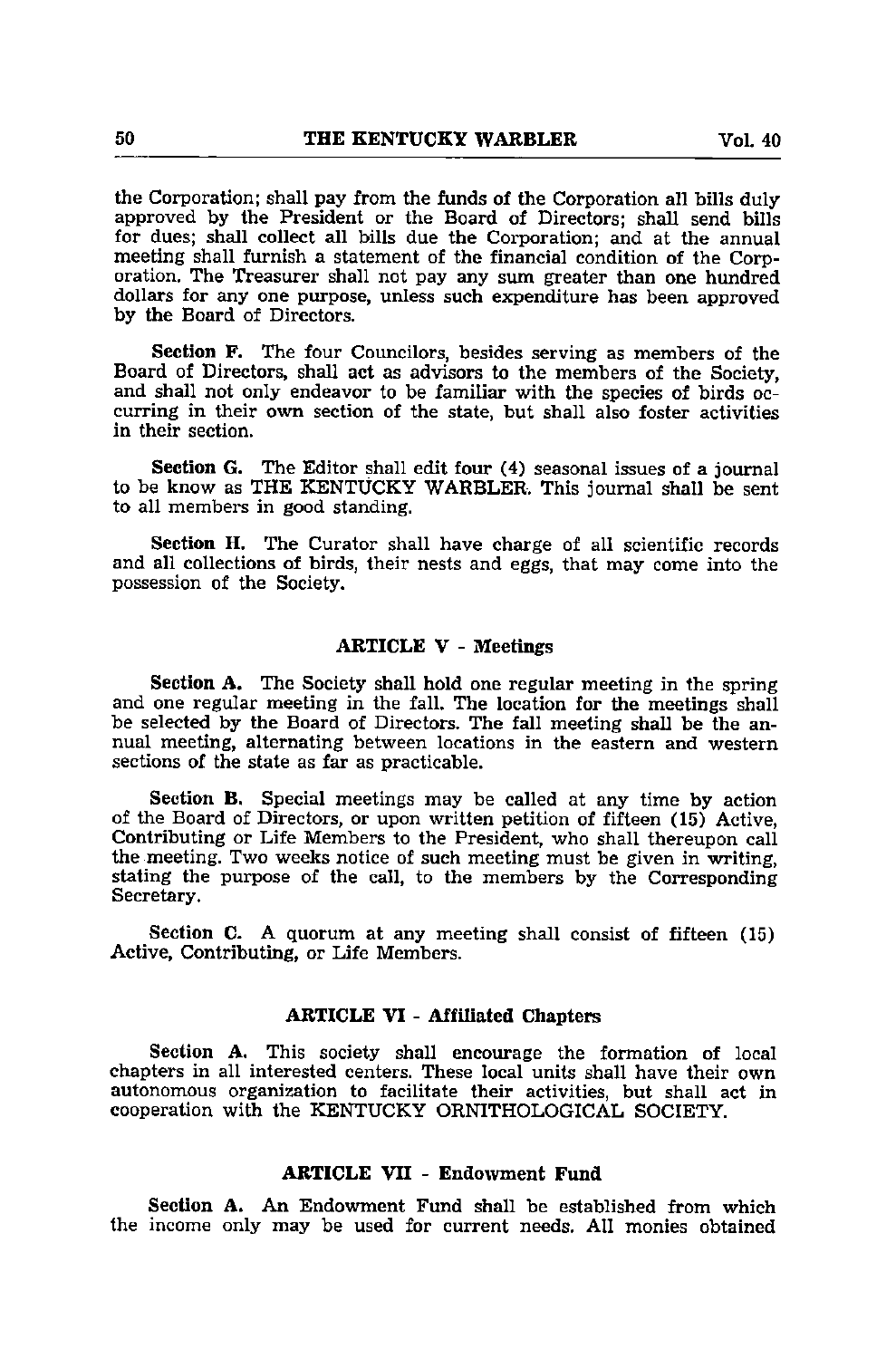from bequests, gifts etc., given for endowment purposes, shall be placed in this fund. Such monies shall be invested in accordance with the laws of the State of Kentucky governing investments by fiduciaries.

# ARTICLE VIII - Library

Section A. The Library of the University of Louisville shall be the repository of all books and manuscripts acquired by the Society, the files of other ornithological journals accumulated through exchanges, and the stock of back issues of THE KENTUCKY WARBLER.

# ARTICLE IX - Amendments

Section A. These By-Laws may be amended by a two-thirds vote of the members present at any legal meeting, provided that a written notice of the proposed amendment has been sent to each member by the secretary at least two weeks before the meeting in which it is to be voted upon.

# ARTICLE X • Rules of Order

Section A. The rules of parliamentary procedure as laid down in ROBERT'S RULES OF ORDER shall govern all meetings of the Society.

# FIELD NOTES

# A CONCENTRATION OF ROUGH-LEGGED HAWKS

On the morning of December 20, 1963, John Westerman and I were birding by car through rather hilly farming country just south of Lex ington. A dark bird of prey flew low across the road in front of us, and the ensuing chase proved it to be a black-phase Rough-legged Hawk (Buteo lagopus). A little farther down the road another was seen, and then more: a total of seven birds within a radius of one and one-half miles or less. Two more were in the general vicinity but away from the area of concentration, making nine altogether. All nine were at least predominantly dark; those we watched closely or at leisure (about four) were in typical dark phase, appearing quite black at a distance, with striking white flight feathers ventrally and little or no white on the tail dorsally. The hawks were hunting actively by two main methods: quarter ing back and forth fairly low with alternate flapping and sailing, and soar ing high with spread tail.

On December 22, Westerman saw a light-phase Rough-leg about ten miles east of Lexington.

The birds we saw on December 20 may have been just passing through, as only one Rough-leg was seen on the Lexington Christmas Bird Count, December 28.-WILLIAM ROWE, Brandenburg.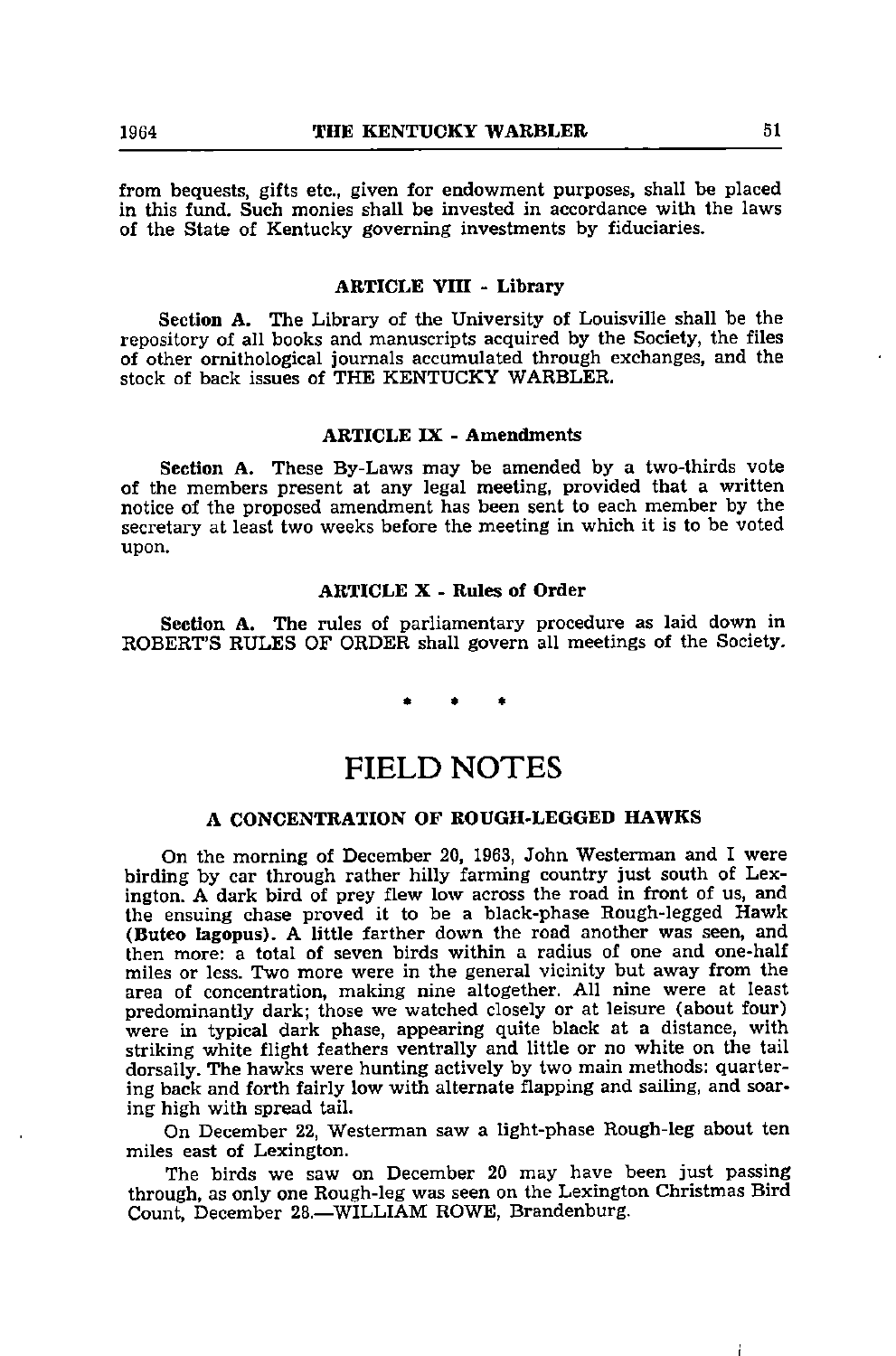# RED-HEADED WOODPECKERS COMMON AT LAKE CUMBERLAND

In early December, 1963, while measuring trails at Lake Cumberland State Park, I noticed Red-headed Woodpeckers (Melanerpes erythrocephalus) in groups of eight to 20 all along the trails. The birds were feeding on beech nuts. Later in the day I rode around the park in my car, and every place I stopped near beech trees there were Red-headed Wood peckers. I estimated seeing at least 100 of this species in an area of 300 to 400 acres.—CLETIS W. WELLER, Deatsville.

# RED CROSSBILLS IN CHRISTIAN COUNTY

December 29, 1963, Willard Gray and I were fortunate in finding six Red Crossbills (Loxia curvirostra) while assisting in taking a Mid-Winter Bird Count at Pennyrile Forest State Park (Ky. Warbler, 40:10, 1964). No further records were made at Pennyrile but I was delighted to find the species show up again later within the county.

At Outwood Hospital, about five miles north of Pennyrile, there is a great deal of Virginia Pine (Finus virginiana) growing. This year there is a good crop of cones, which seems to be the principal food of the cross bills. The remaining records were made at Outwood.

On December 31, 1963, I saw seven of these birds in a pine; more were heard. On January 2, 1964, twenty-five were counted as they stop ped feeding in one pine and flew to another; again more were heard. Later the same day 10 were seen sitting in an elm.

Lastly, on January 19, 1964, after searching the campus for a while, Willard Gray, Maurice Hancock, James W. Hancock, and I located a flock of 15 feeding near the top of a pine. They called to one another and worked at the cones, but soon the entire flock took flight. We have been unable to find them since that date, either here or elsewhere.—MICKEY BUZZARD, Dawson Springs.

# SECOND WINTER RECORD OF THE BROWN THRASHER AT BOWLING GREEN

In mid-November, 1963, I saw a Brown Thrasher (Toxostoma rufum) in our yard. I wanted to keep the bird in the area, so I immediately put out a mixture of corn meal and bacon grease. The bird ate heartily and stayed until the first big snow on December 22. I checked with Dr. Gordon Wilson, author of Birds of South Central Kentucky (Ky. Warbler, 38: 3-24, 1962), and he said that he had known of only one other Brown Thrasher to be present at this time of year in the Bowling Green area.— MRS. W. G. THOMAS, Bowling Green.

# NOTES ON WINTER BIRDS FROM EASTERN KENTUCKY

A Christmas Count from Mrs. Wm. E. Gavland, Paintsville, Johnson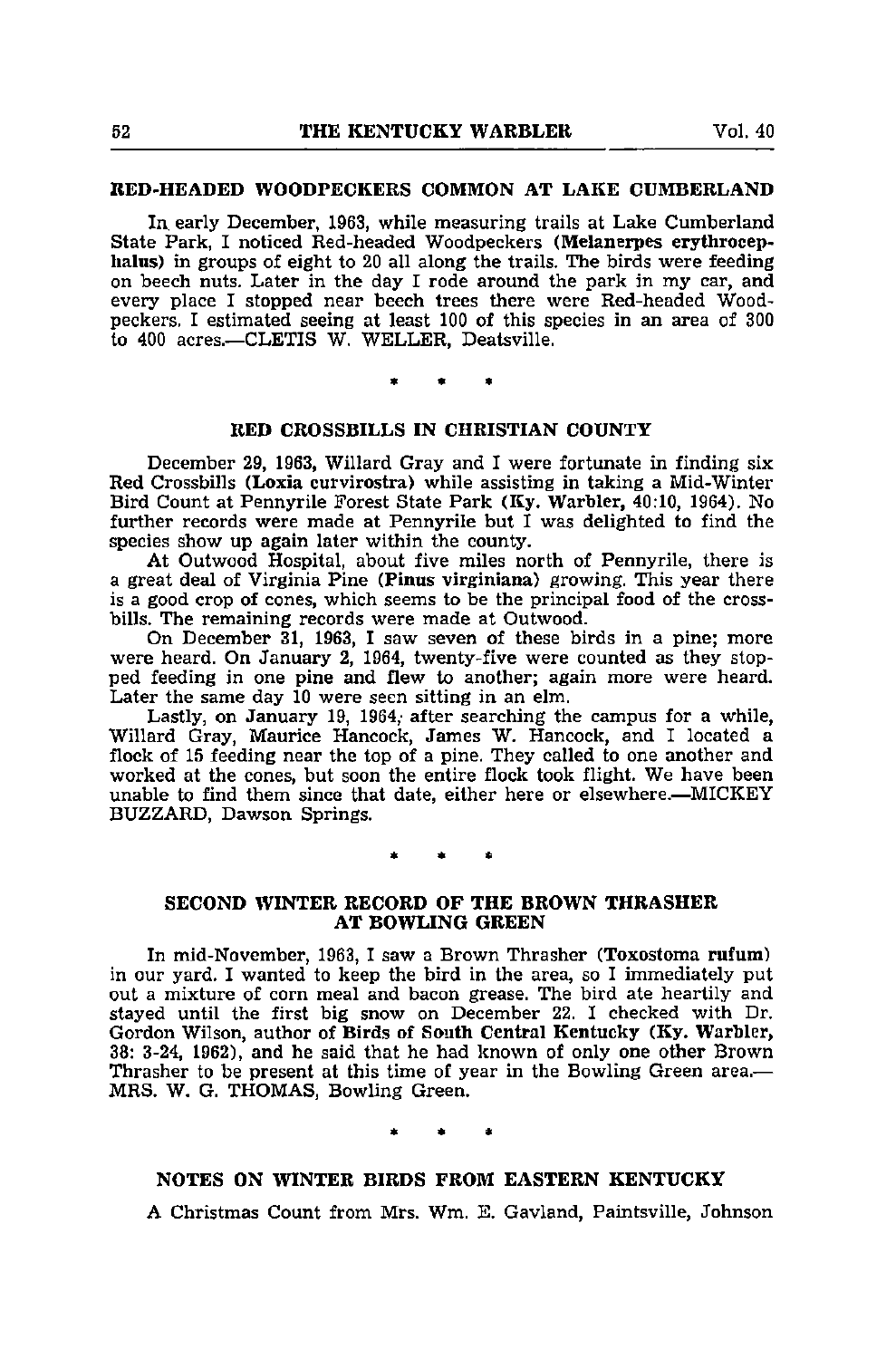County, and one from Mrs. J. W. Rees, Majestic, Pike County, came too late to be included in the compiled state list published in the February issue. The observation of two Bewick's Wrens (Thryomanes bewickii) on the latter list was the most interesting of the 15 species. Among the most noteworthy on the Paintsville list were the following: two Great Blue Heron (Ardea herodias), two Black Ducks (Anas rubripes), two Pileated Woodpeckers (Dryocopus pileatus), and two Redwinged Blackbirds (Agelaius phoeniceus).

# GOLDEN PLOVERS AT LOUISVILLE IN SPRING

American Golden Plovers (Pluvialis dominica) are rarely observed during the spring season in the Louisville area, and our observations on March 30, 1964, may therefore be of some interest. Stamm observed one bird standing quietly in a large grassy field along Old Brownsboro Road, Jefferson County, while Croft was in another field looking for snipe; it remained for about 10 minutes and then flew out of sight. Later we stop ped along Route #329 in Oldham County, and there in a plowed field 10 birds of this species walked and flew about casually; we had good looks at their markings. All birds with the exception of one were in winter plumage; one showed some black feathers on the belly and lower breast. Stamm checked this same field on April 1 and found the plovers in a pasture directly across the road. On April 4, the birds were still in the pasture directly across the road. On April 4, the birds were still in the same vicinity, but seemed more wary; they were shown to a group from the Beckham Bird Club who were on their way homeward from a field trip to the University of Louisville Wildlife Sanctuary. The plovers could not be found two days later.

There are very few published spring records for the Louisville area; we know of only two April records of single birds (Ky. Warbler, 37: 30, 1961) and the two flocks observed on March 27, and the one flock on March 28, 1955 (Ky. Warbler, 31:28, 1955).—ANNE L. STAMM and JOSEPH E. CROFT, Louisville.

## SOME EARLY MIGRATION DATES

The 1964 spring migration brought several strange upsets in arrival dates. With the exception of 1929, when I was out of the state in graduate work, I have an unbroken record of migrations for 1917-1964; hence it is somewhat unusual when more than two or three records are broken in one year.

Ten species that appear on nearly every list arrived earlier than ever before: Black-billed Cuckoo, April 23; Gray-cheeked Thrush, April 12; Tennessee Warbler, April 18; Nashville Warbler, April 16; Cerulean Warbler, April 7; Blackburnian Warbler, April 16; Blackpoll Warbler, April 22; Yellow-breasted Chat, April 19; Orchard Oriole, April 11; and Indigo Bunting, April 11. The Catbird, April 11, was the earliest since 1922; the Brown Thrasher, March 9, earliest since 1946; and the Baltimore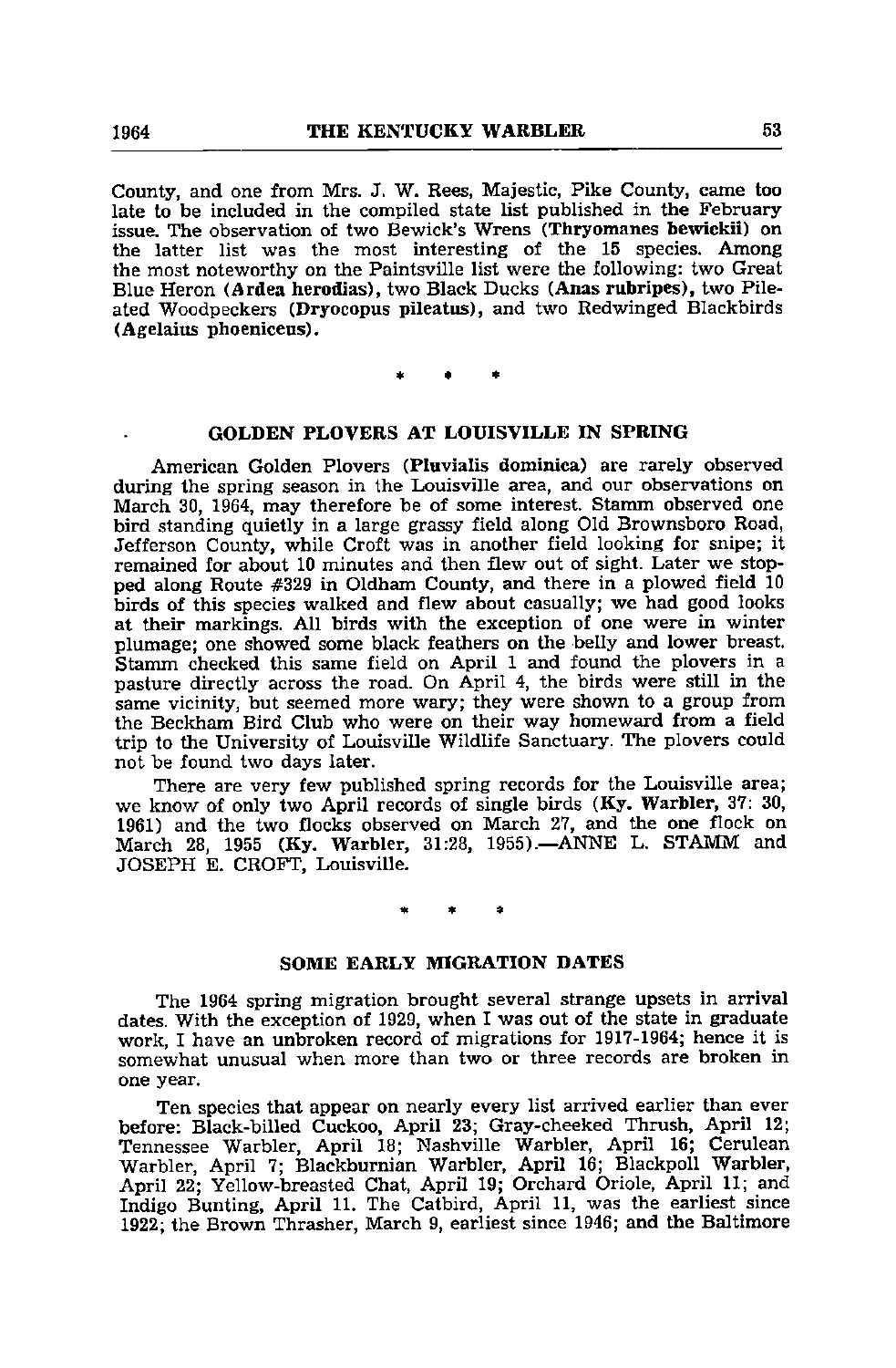Oriole, April 17, earliest since 1927. Sixteen other species, all but the Orange-crowned Warbler found every year, were from three days to two weeks ahead of schedule. The warblers were unusally early and were also brief in their spring visits.

A few species set some late departure dates. The Yellow-bellied Sapsucker, May 3, was the latest ever recorded except for 1957, May 5; the Myrtle Warbler, May 16, tied with 1956 for the latest spring record; and the Slate-colored Junco, May 3, was among the three latest records, the others being 1958, May 4, and 1940, May 5. A single Snow Goose on April 18 was the latest of the few records of that species; the Oldsquaw, recorded on April 11 at Chaney's by Dr. Russell Starr, was the latest of just five records for that species. The Yellow-bellied Flycatcher, seen only occasionally in spring migrations, set a new late record on May 31, when one was seen and heard often in my yard.—GORDON WILSON, Bowling Green

# AN EARLY OLIVE-SIDED FLYCATCHER

In the forenoon of April 24, 1964, my attention was attracted by a bird sitting high in a red oak tree not more than fifty feet or so from the window through which I was looking. It proved to be an Olive-sided Fly catcher (Nuttallornis borealis) — full head, drab color, large white spots and all. While several nearby trees were almost fully leafed, this oak was just beginning to come out, so I had an excellent view. I have seen the Olive-sided in Massachusetts but had never seen one in Kentucky.

It stayed around some fifteen or twenty minutes, flying out and back, returning to the same perch. And then he was gone.—MRS. CHARLES HORNER, Louisville.

(Ed. note: We have one other early record for the same date in 1961, when a single bird was observed by Floyd Carpenter. We are glad for these dates as this rather rare migrant is usually not observed before the first week of May.)

# BLUE GROSBEAK BREEDING AT BOWLING GREEN

Early on the morning of June 25, 1964, as we were starting for a walk on the farm of Mr. D. E. Fishbum, near the Mouth of Gasper, Lan caster heard a strange bird song. When we stopped to listen, the bird became silent. When we returned to the car, parked near where we had heard the bird, we again heard the song and soon saw a male Blue Gros beak (Guiraca caerulca). He would fly from a maple tree at an old house site, some hundred yards from Mr. Fishburn's modern house, to the truck patch and gardens near by, or would fly to another maple in a fencerow. We got a number of good views of the bird in bright light and once  $\pm$ were sure that we had found its grayish mate. Late that afternoon we returned to the same place and again heard and saw the bird. We looked for <sup>a</sup> nest but were not satisfied with the ones we had found. Lancaster returned to the area on June 27 but did not see or hear the bird. Early on June 28 he went again and was doubly or trebly rewarded, for he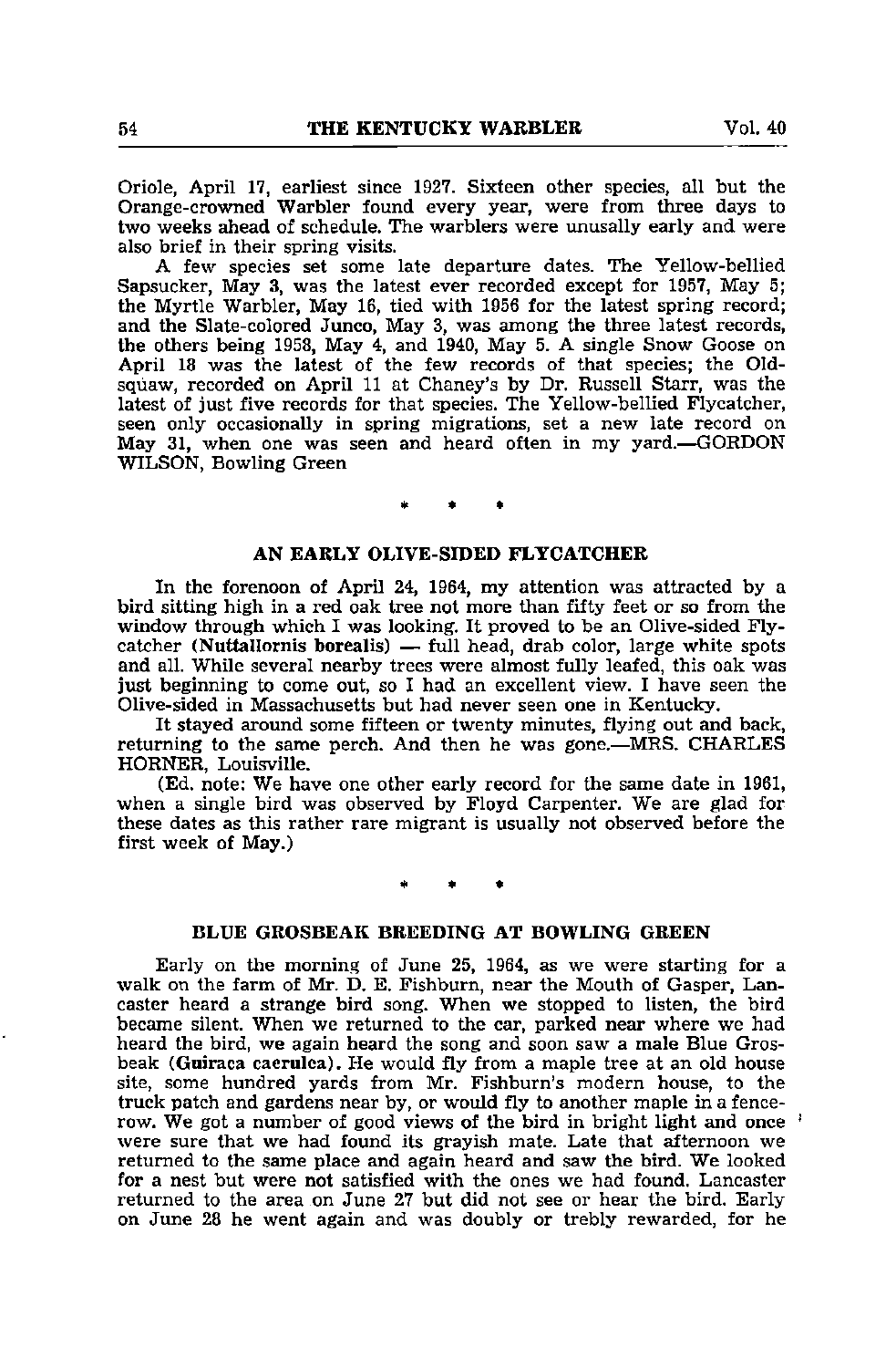saw the male, the female, and both of them feeding two young that were large enough to be out of the nest but not mature enough to fly more than a few yards at a time. Lancaster called Wilson by telephone, and soon both of them were seeing this strange bird family in action. So far as we know, this is the first Kentucky record of the bird's breeding with in the state.

Since Dr. Jess Funk found the species at Bowling Green on April 25, 1958, and Dr. George McKinley recorded it at Mammoth Cave National Park on April 28, 1959, it has appeared every season in the area. The only previous summer record was of one that Wilson heard in full song near the Historic Entrance of Mammoth Cave on July 11, 1962.—L. Y. LAN-CASTER and GORDON WILSON, Bowling Green.

# SOME UNUSUAL JUNE RECORDS

On June 20, 1964, Evelyn Schneider and I saw a female Mallard (Anas platyrhynchos) and four young ducks in first feathering; they were on Harrod's Creek near the River Road bridge. They swam slowly out of the way of my boat—later they were resting on a floating log. Mr. Finnegan, who works at a nearby boat dock, told me that he had seen the ducks several times and that they were wild and not domesticated birds. The ducks made no attempt to fly or dive but leisurely swam out of the way of my boat, so I do not know if the adult duck could fly. I saw them again on July 14; they had grown considerably, and again swam out of ray way. Many boats pass this location, so a boat is a familiar object.

About 6:00 p.m., June 17, 1964, Miss Schneider and I saw two Ameri can Coots (Fulica americana) perched on a log at the edge of Six Mile Island. One coot was standing on one leg with its head under a wing; the other saw us and dropped into the water, swam a little and then returned to the log. This species is rare in summer.

On June 23, 1964, Louis Pieper and I saw an adult Herring Gull (Lams argentatus) at the foot of the Ohio Falls; it was on a sand bar part of the time and then waded into shallow water to bathe, swim, and feed. It did not fly, but seemed to be free from injury. This appears to be an unusually late date for the Herring Gull in the Louisville area.— FLOYD CARPENTER, Louisville.

# PURPLE GALLINULE AT HENDERSON

J. W. Parker, Field Agent, Bureau of Sport Fisheries and Wildlife, saw a Purple Gallinule (Porphyrula martinica) on May 5, 1964, while checking the Ohio River. The bird was found in a small slough on the west side of Horse Shoe Bend.

Mr. Parker and David Jenkins, Kentucky Agent, had worked together in the morning; in the afternoon, going by boats, Parker took the northern or upper bottoms and Jenkins the lower. The water had receded but re-

 $\mathbf{r}_i$